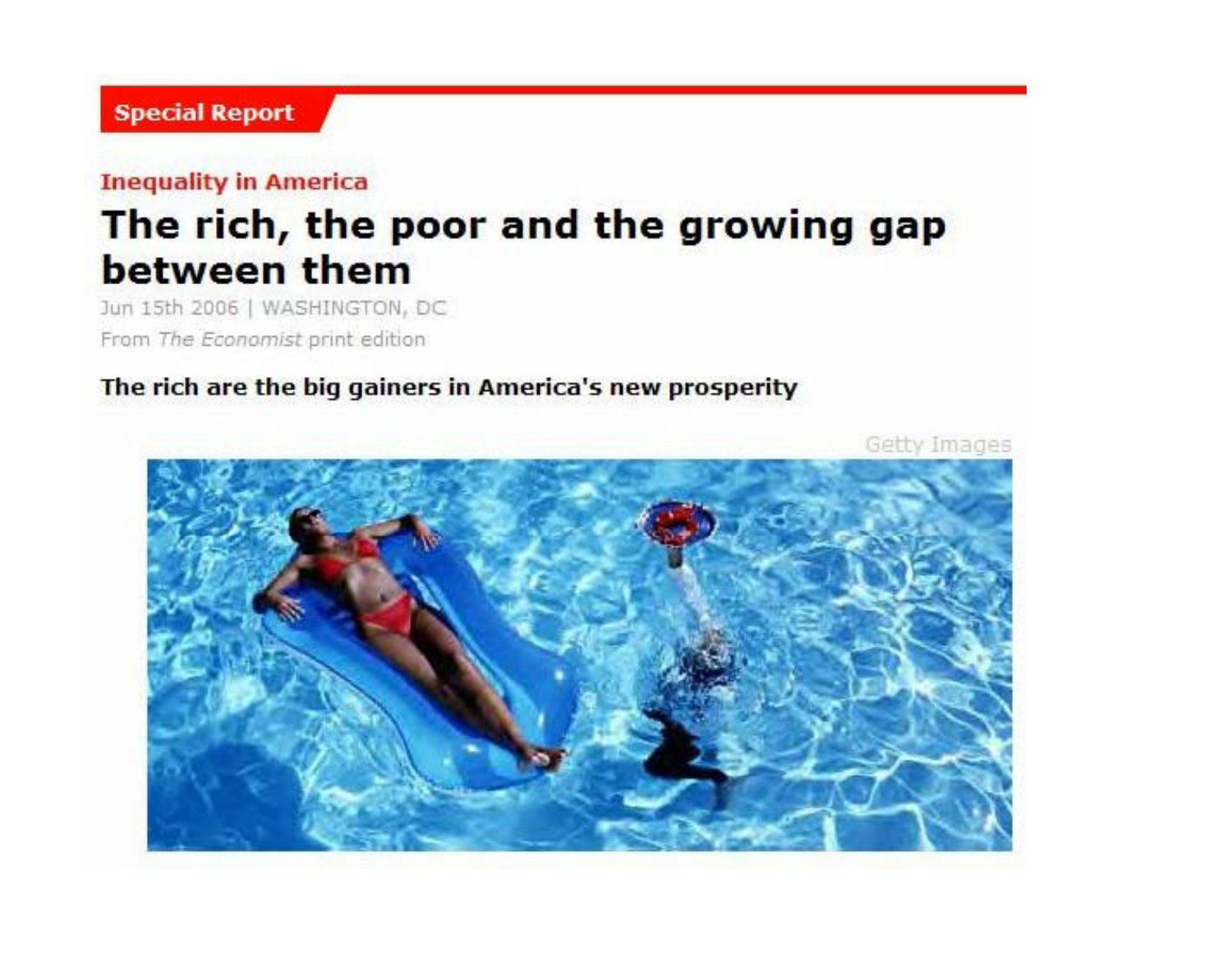

### The Economist June 16 2006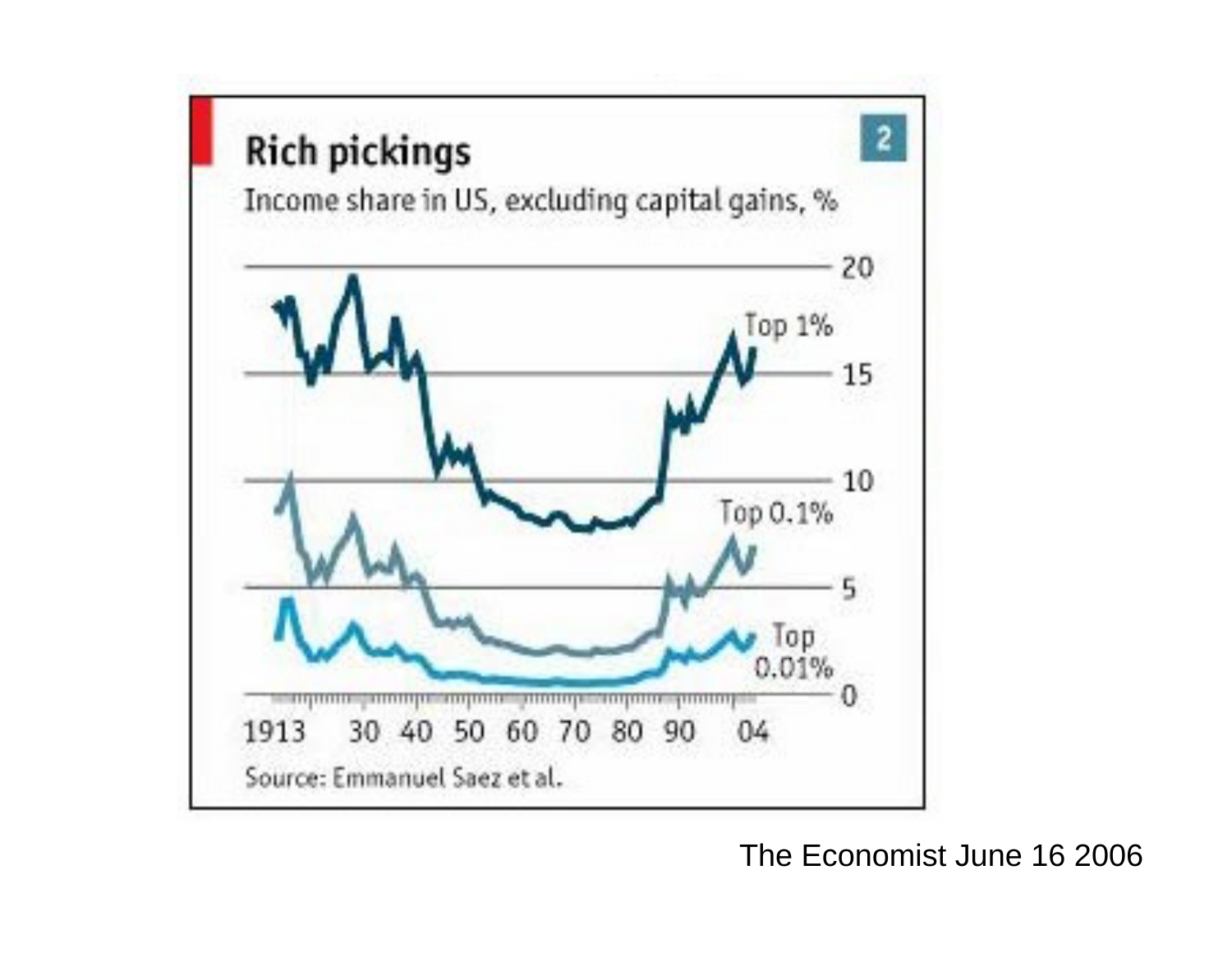## **The UC Retirement Plan (UCRP):**

## **The proposal, the options, the fight ahead.**

### **UPTE conference**

**By Paul Brooks, UCB, former UPTE pension bargainer.**

**paul.brooks.upte@unwiredltd.com**

Oct 15 2010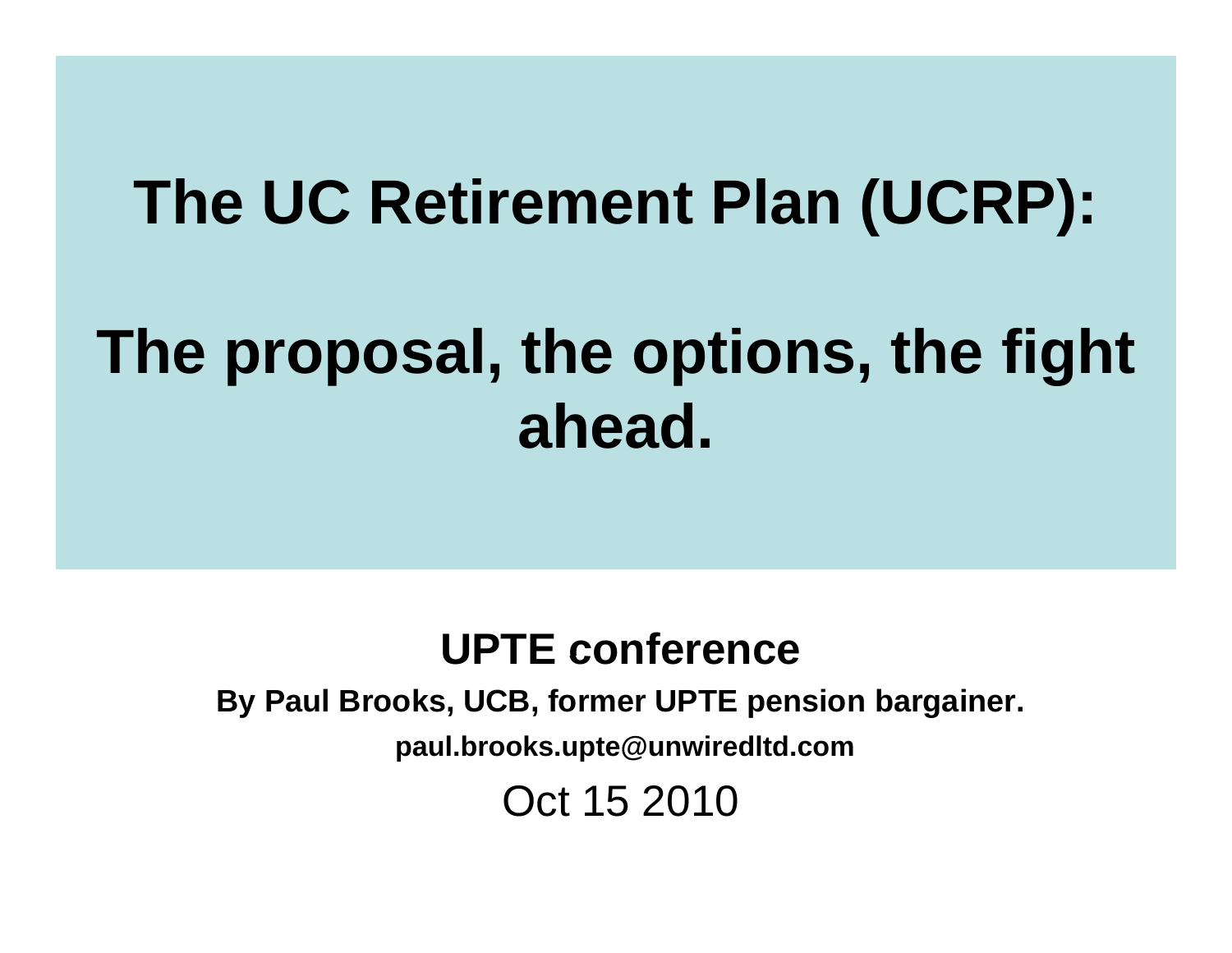Acknowledgement further information

- UC employees acknowledge Dr. Charles **Schwartz**, emeritus professor UCB, for his dedicated research on the UC pension system. His work can be found at: **http://socrates.berkeley.edu/~schwrtz/**
- Attacking the character of the reference writer rather than the facts cited is an Ad Hominem fallacy (described at http://www.nizkor.org/features/fallacies/adhominem.html).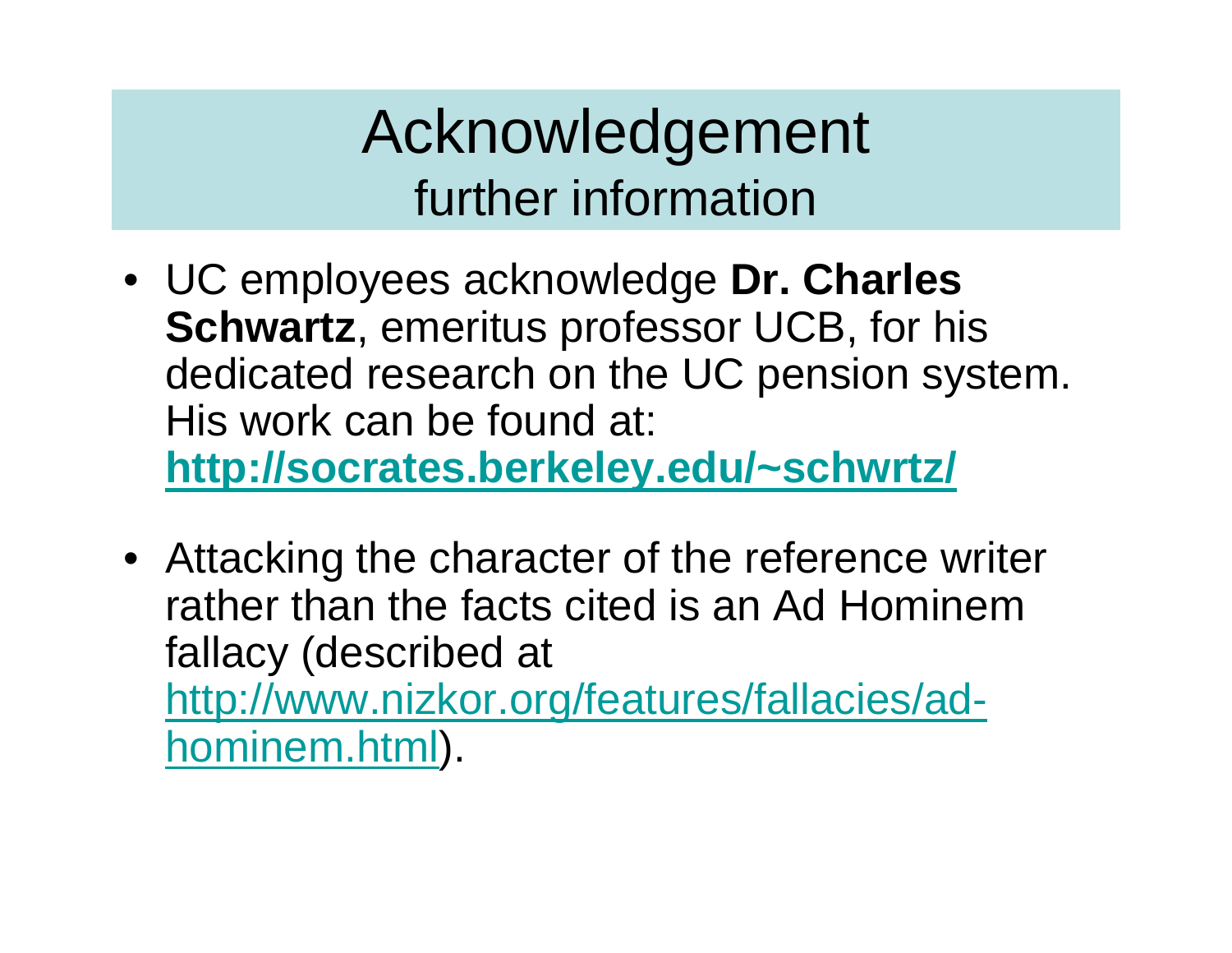### The Problem: UCRP is facing a \$20 billion dollar deficit by 2014, retiree health costs increase this by another \$20 billion.

#### TASK FORCE FINAL REPORT July 2010



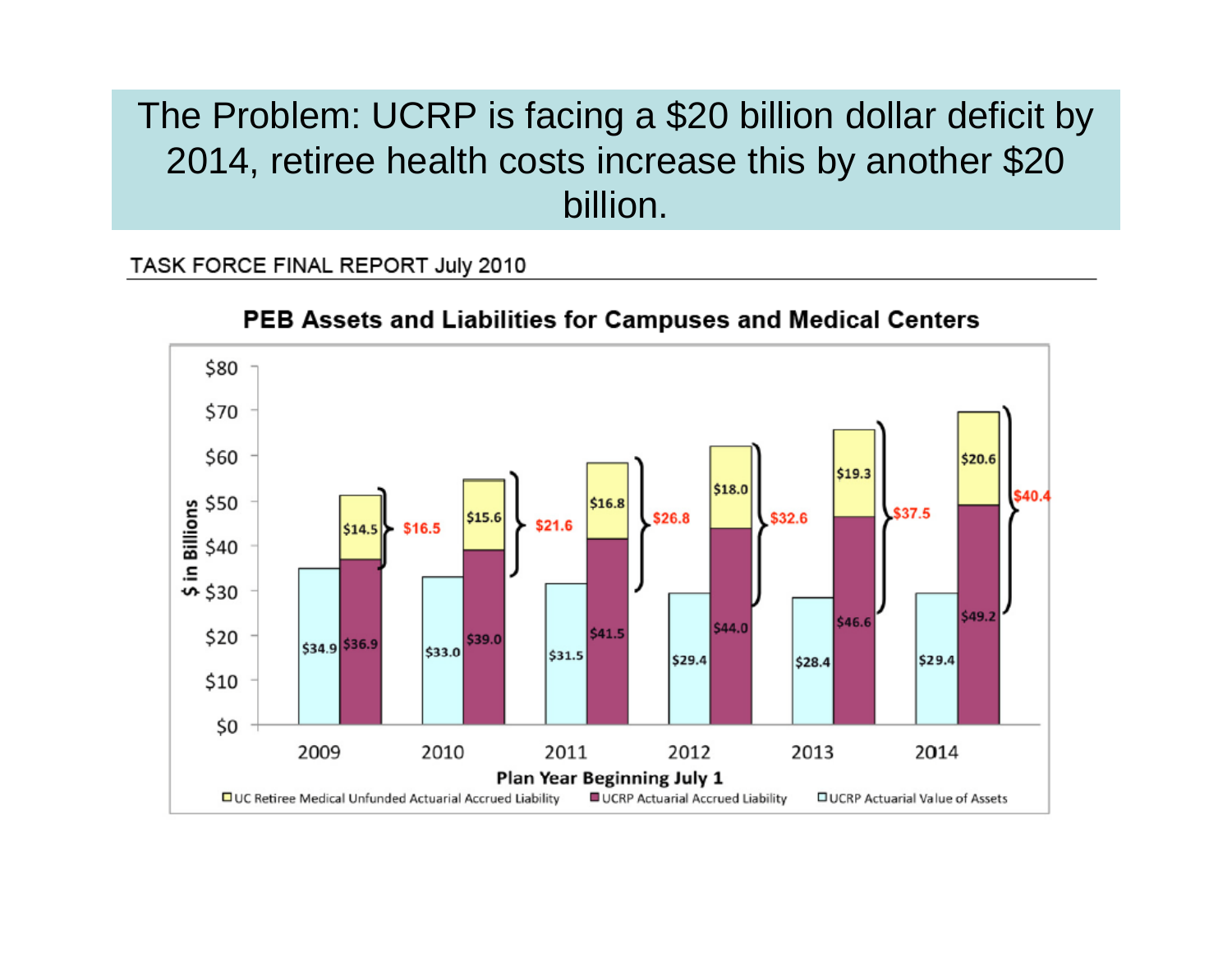# Definition of terms

• A **DBP** is <sup>a</sup> defined benefit plan.

At retirement, employees are guaranteed a certain retirement pay for the rest of their lives. It is the responsibility of the retirement fund, usually managed by the employer, to guarantee this.

• A **DCP** is a defined contribution plan.

At retirement, an employee has only the funds he has saved in instruments savings plans such as a 403B or 401K. There is no guarantee of a specific retirement benefit.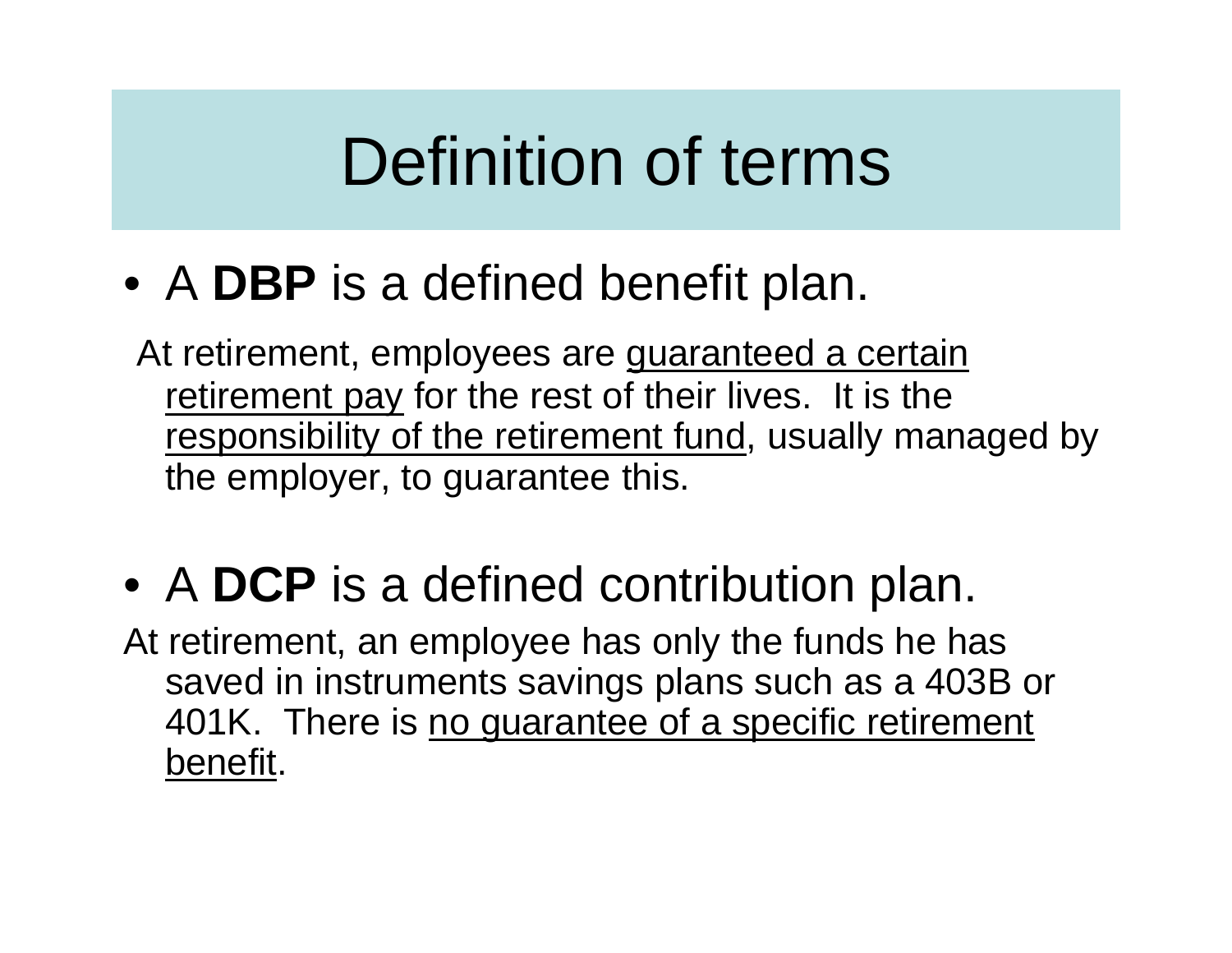# Pension history

- During the 1980's various other acts were passed that made DBP much less attractive to employers. Most dismantled their plans.
- In 1979 80% of all workers with a pension were covered by a DBP.
- By 2004 only 20% of employees in private firms were in DBPs.

Source: Rasmus, J. 2005. The war at home. Kyklos productions, LLC.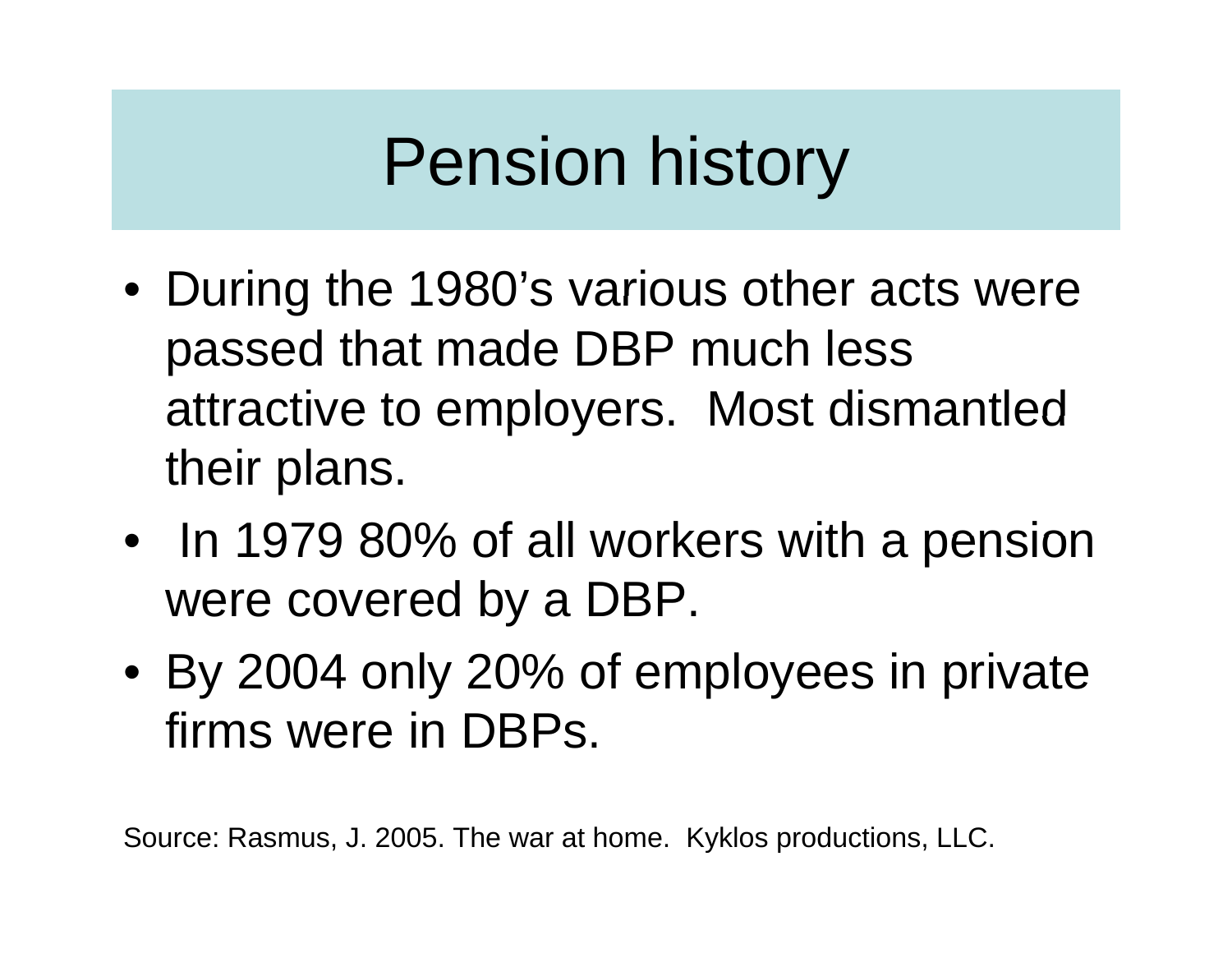## DCPs a poor substitute for DBPs

- $\bullet\,$  401Ks (a DCP) have underperformed DBPs.
- To retire at 65, a person should have 8-9 times their annual salary in a 401K.
- Most employees with 401Ks are not contributing enough.
- Part of the problem is that employers only match the employees contribution, say 3%/3%, or 6%/6% at best.
- DBPs historically have had <sup>a</sup> split more like 3% employee/ 8-15% employer.

Hacker, J. S. 2006. The great risk shift. Oxford Univ. Press. Rasmus, J. 2005. The war at home. Kyklos productions, LLC.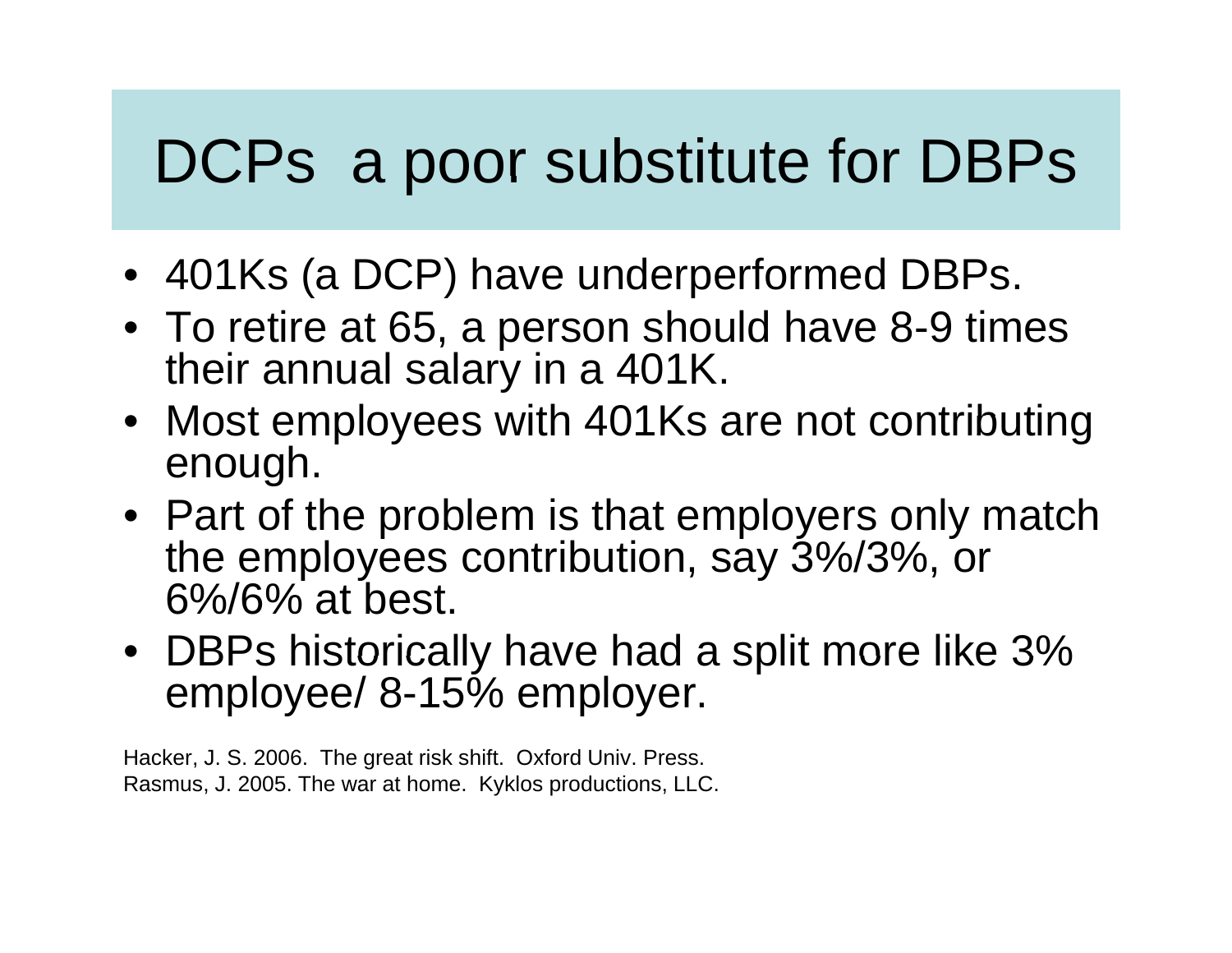# Pension we have at UC.

- Due to union pressure we still have <sup>a</sup> DBP.
- $\bullet\,$  The DBP is a great benefit that helps to make up for lower wages.
- $\bullet\,$  It has been great for the taxpayer, as no public money has been put in to the DBP in 19 years.
- 2% of our pay now goes into the DBP.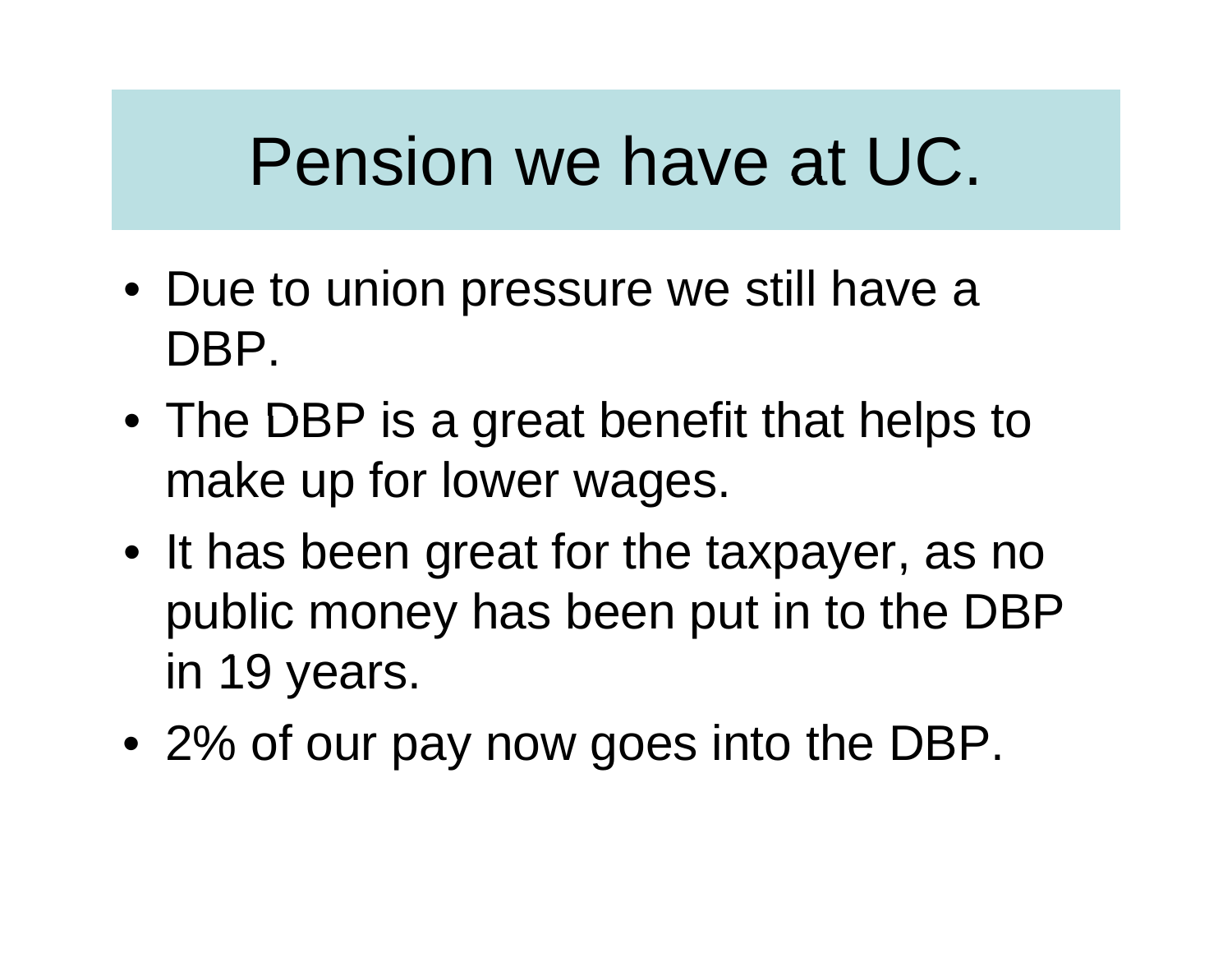## DCP's are not adequately funded

- $\bullet\,$  "Employers have taken advantage of the switch from DB to DC to cut the level of their payments drastically."
- "In America total (employee and employer) DC contributions at the last estimate were … still only 9.8%."
- $\bullet$  "The trouble with pensions" p.93, in: The Economist, vol. 387 No. 8584. June 14<sup>th</sup> – 20<sup>th</sup> , 2008.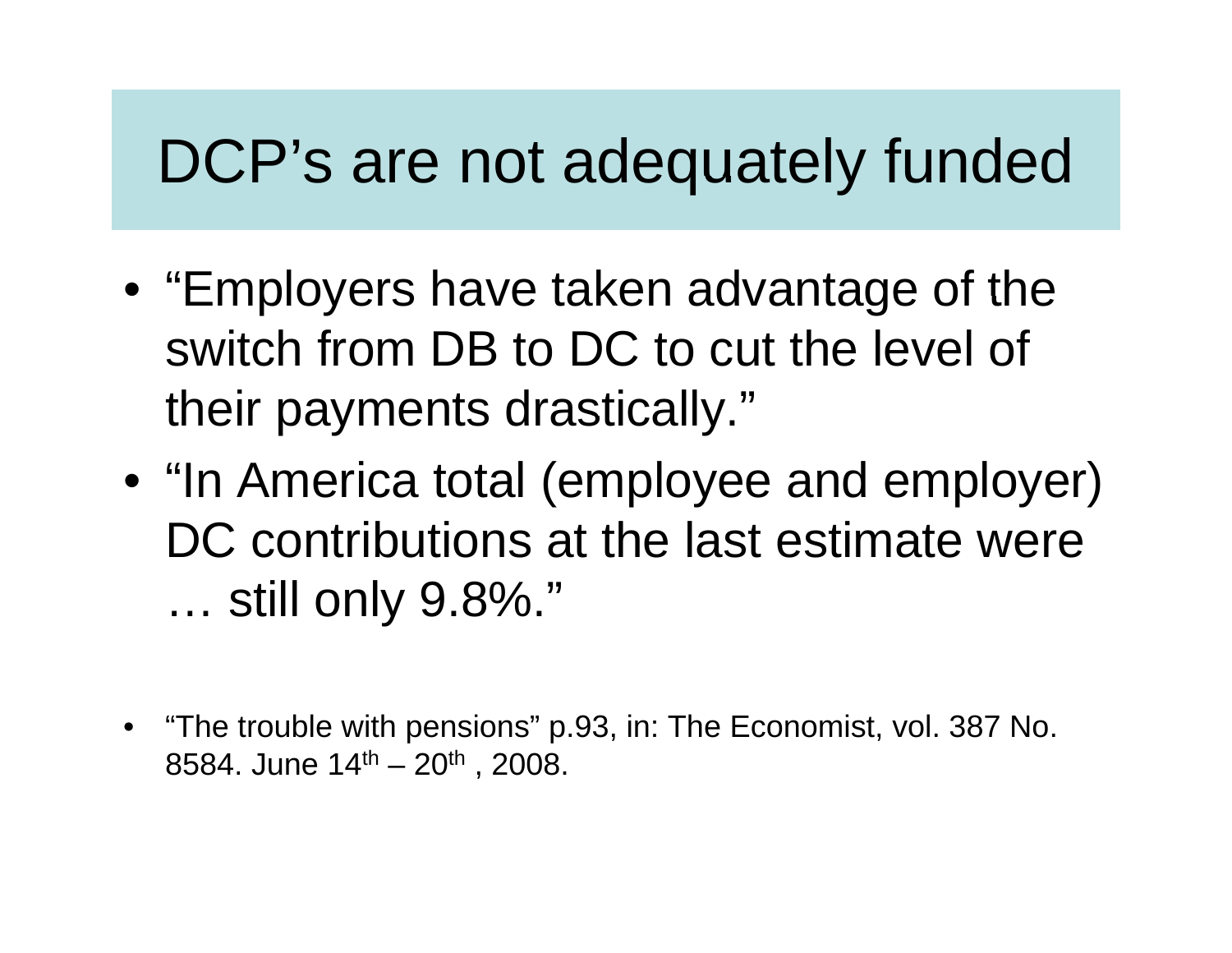## The Result:

- $\bullet$  It makes sense for employers to switch from a DBP to a DCP to save money.
- It is hugely profitable for the investment industry to then manage this money for the average employee. They want this change to occur.
- The average employee will have <sup>a</sup> very small pension since they and their employer do not contribute enough to their DCP. They can be charged excessive fees, and their DCP does not earn a high interest rate.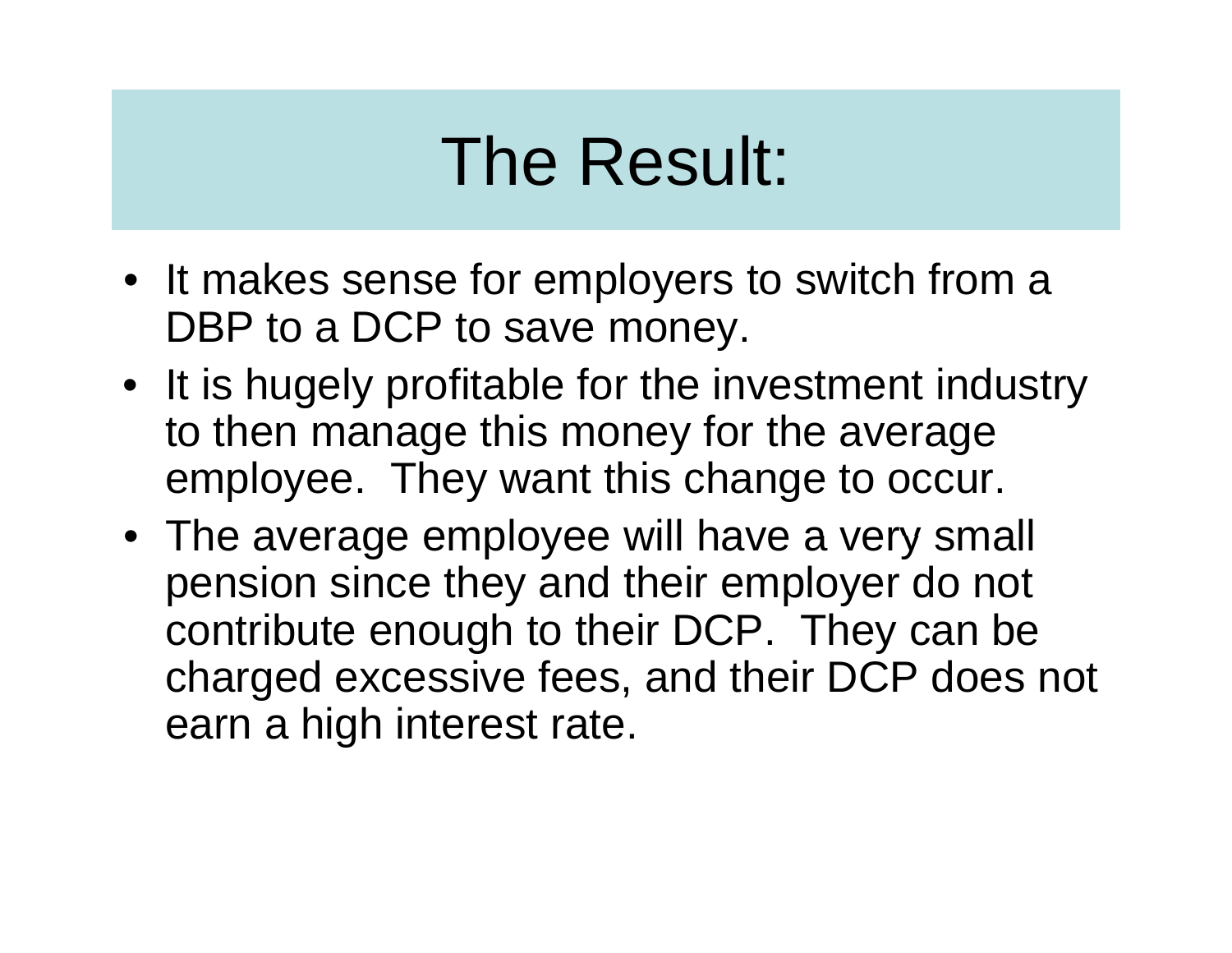There are many misconceptions about funding of UCRP

 $\bullet \,$  "Fees have gone up at the University of California by 32%...... and the reason is that pensions have gotten so big for all the faculty and staff that it is squeezing out the student". Meg Whitman, Oct 12 Brown Whitman debate: <u>http://video.yahoo.com/watch/8376122/22416277</u>

### $\bullet$  **No taxpayers money was put into UCRP for nearly 20 years.**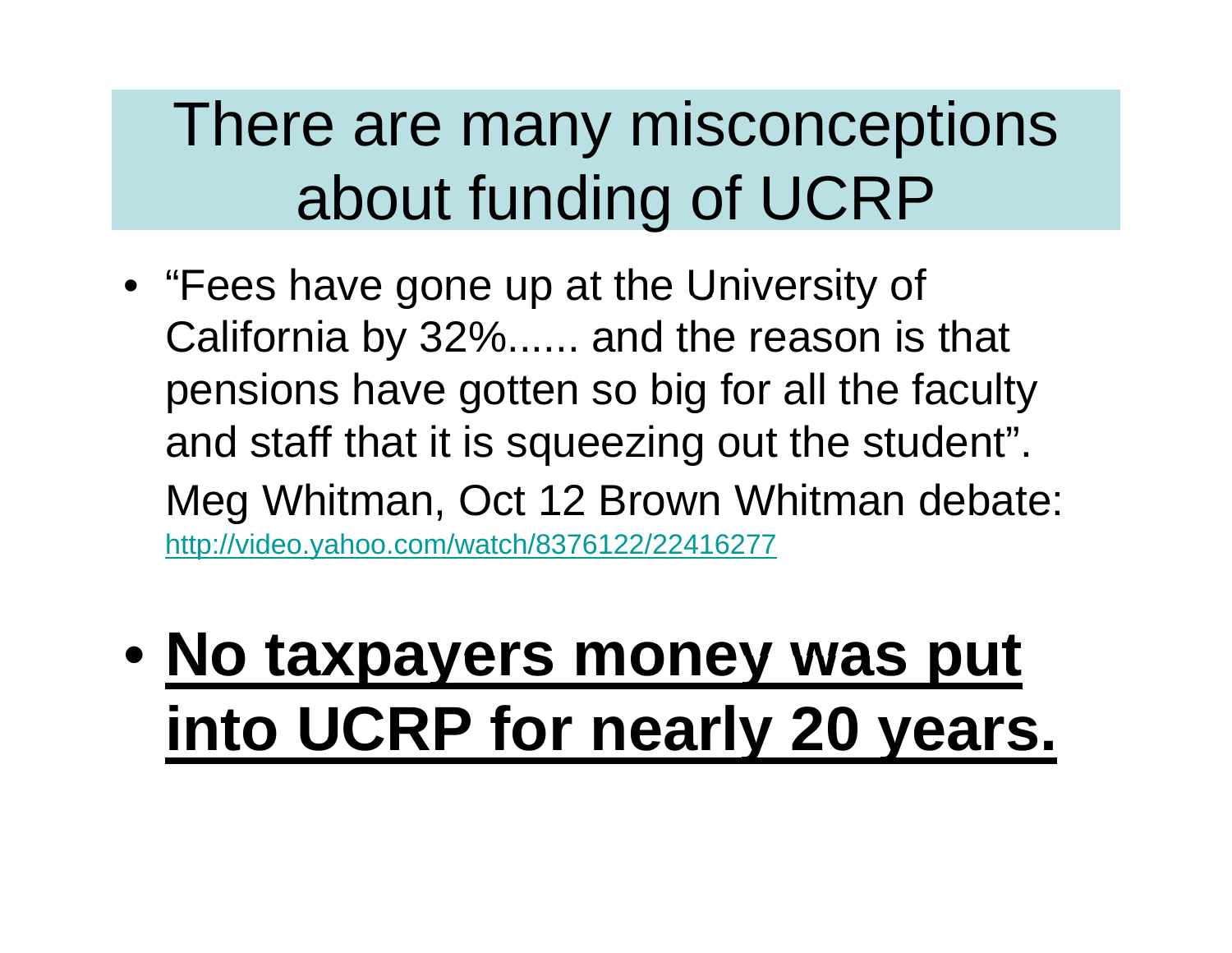# UCRP historical contributions.

- Note on the next slide that historically the contributions to the pension plan were 2-3% by employees and variable, but as high as 16% in the 1980's.
- In 1990, the fund was so overvalued that contributions were stopped. The 2% employee contribution was put into a DCP account.
- UC contributions not only stopped but money was taken out for the CAP I and II instead of cost of living increases. UC employees were told they would never have to contribute again.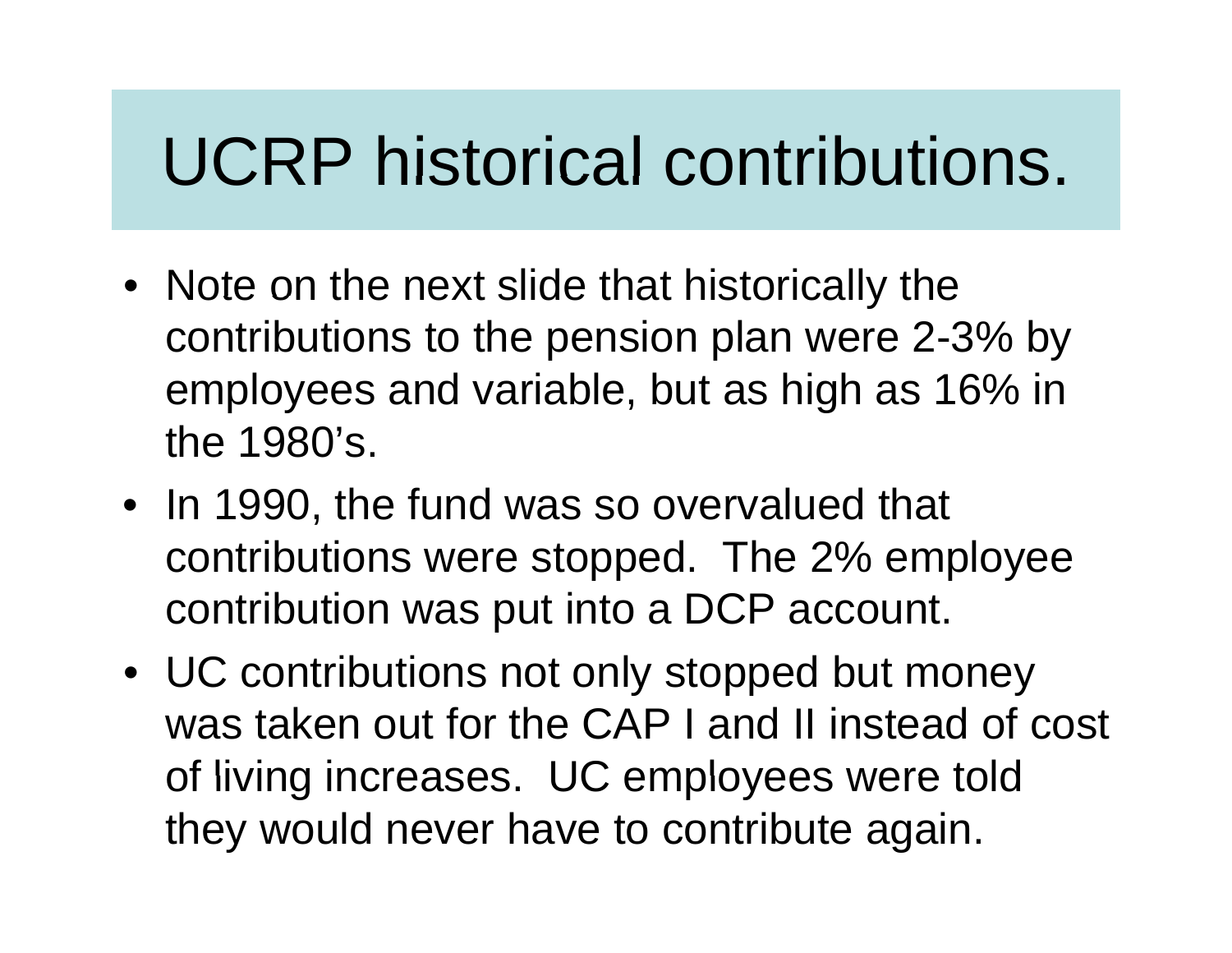

References: Historical section based on UC's response to an information request, 2006 CAP 1 -Back calculated from CAP 1 held by Paul Brooks

CAP 2 -http://atyourservice.ucop.edu/employees/retirement/cap/index.html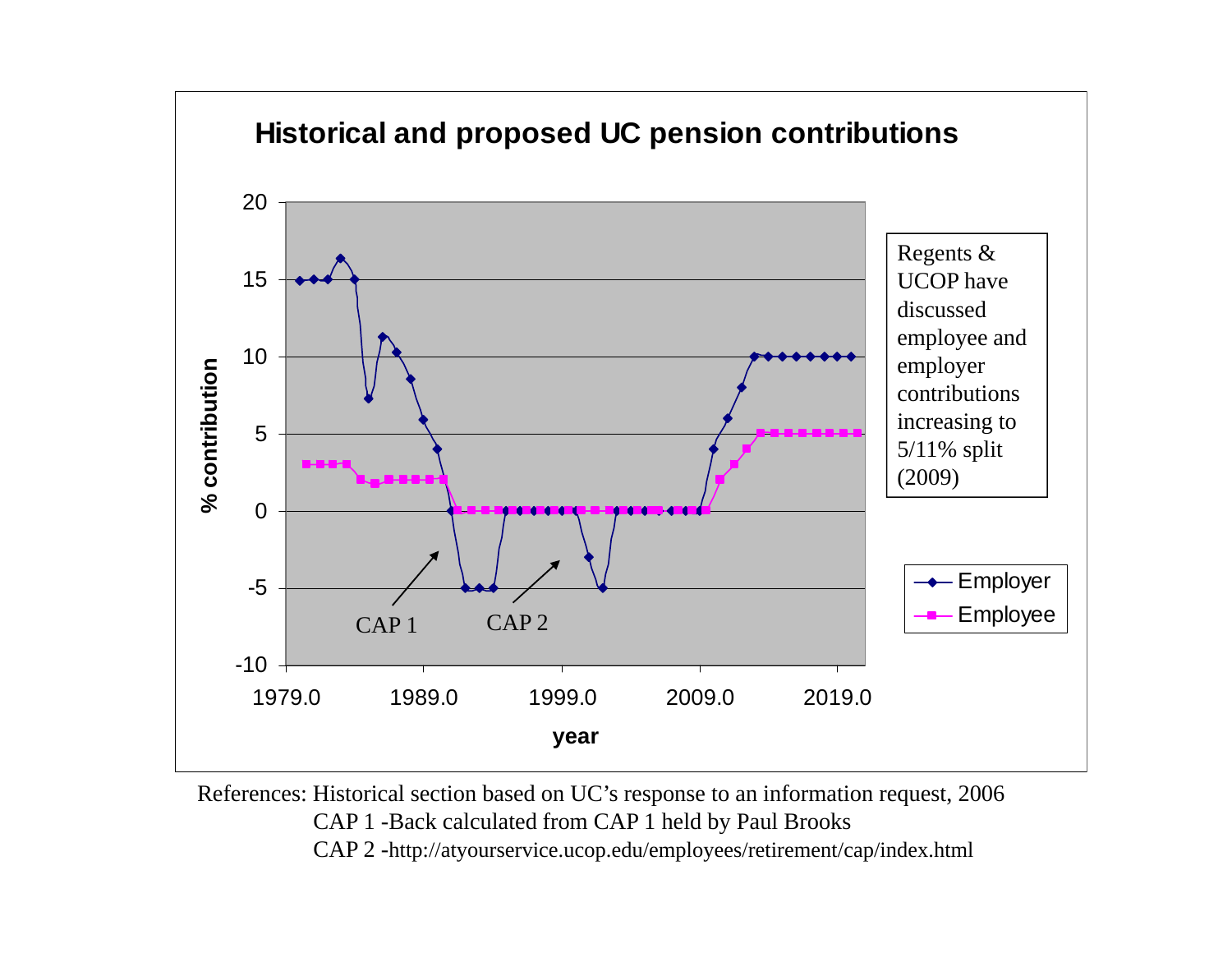### UC was top performing fund .

- In the 1990's the UC retirement fund was one of the top performing funds in the nation.
- Therefore contributions did not need to be re-started.
- It was managed at low (probably 0.1% of assets) in-house.
- The manager was Patricia Small.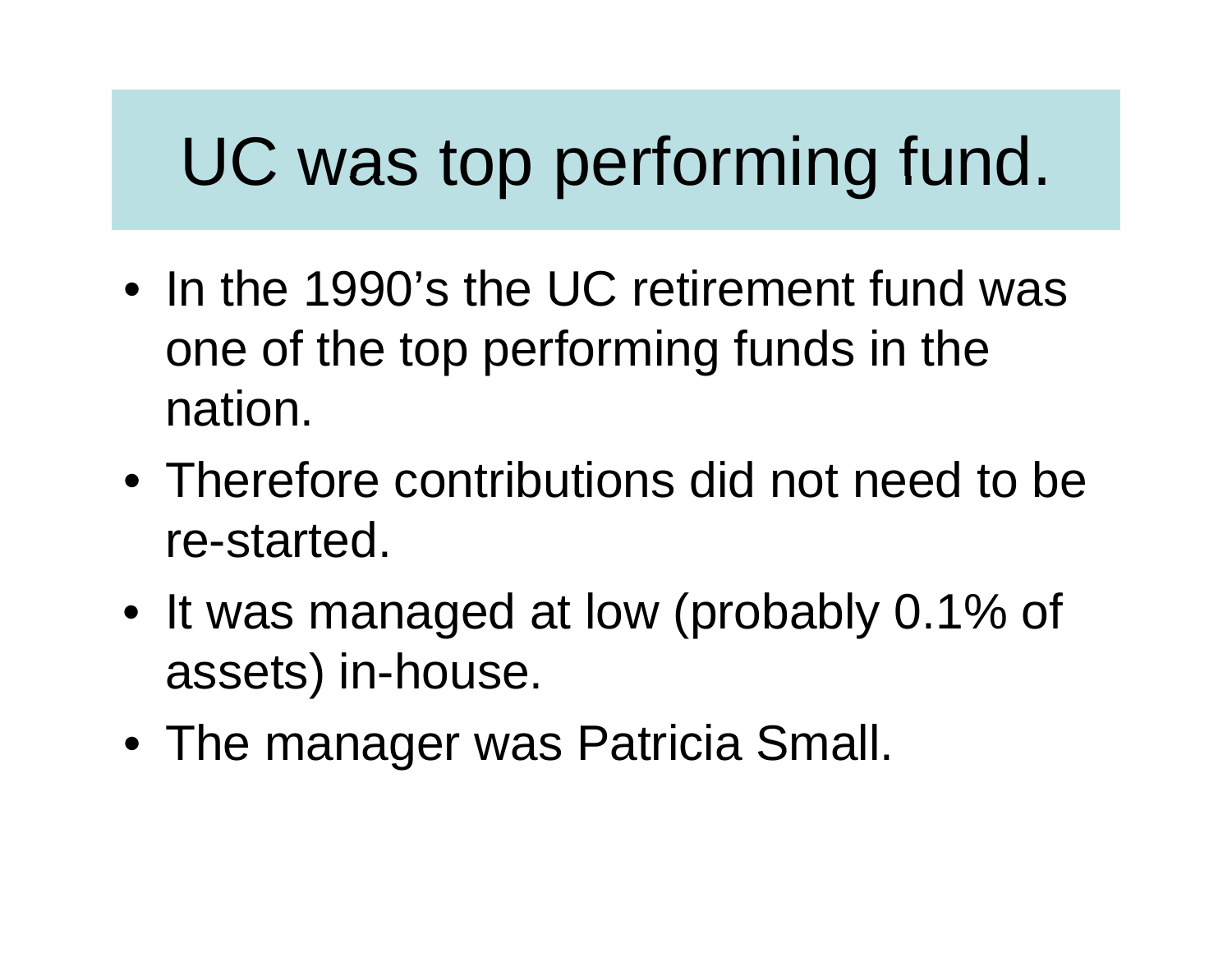## Pension fund management change continued.

- In the late 1990's, Regent Parsky organized of closed (secret) meetings where Russ and a consultant, Wilshire Associates, critiqued the fund performance.
- The California Supreme Court ruled these meetings illegal in 2003.
- S & P performance was fabricated and risk assessment was not evaluated.
- Many o f the calculations that Russ used were incorrect.
- The supposed loss to the pension fund only amounted to 0.2% per year (less than many management fees)
- •http://socrates.berkeley.edu/~schwrtz/ "what's happening to the pension fund parts 1-20".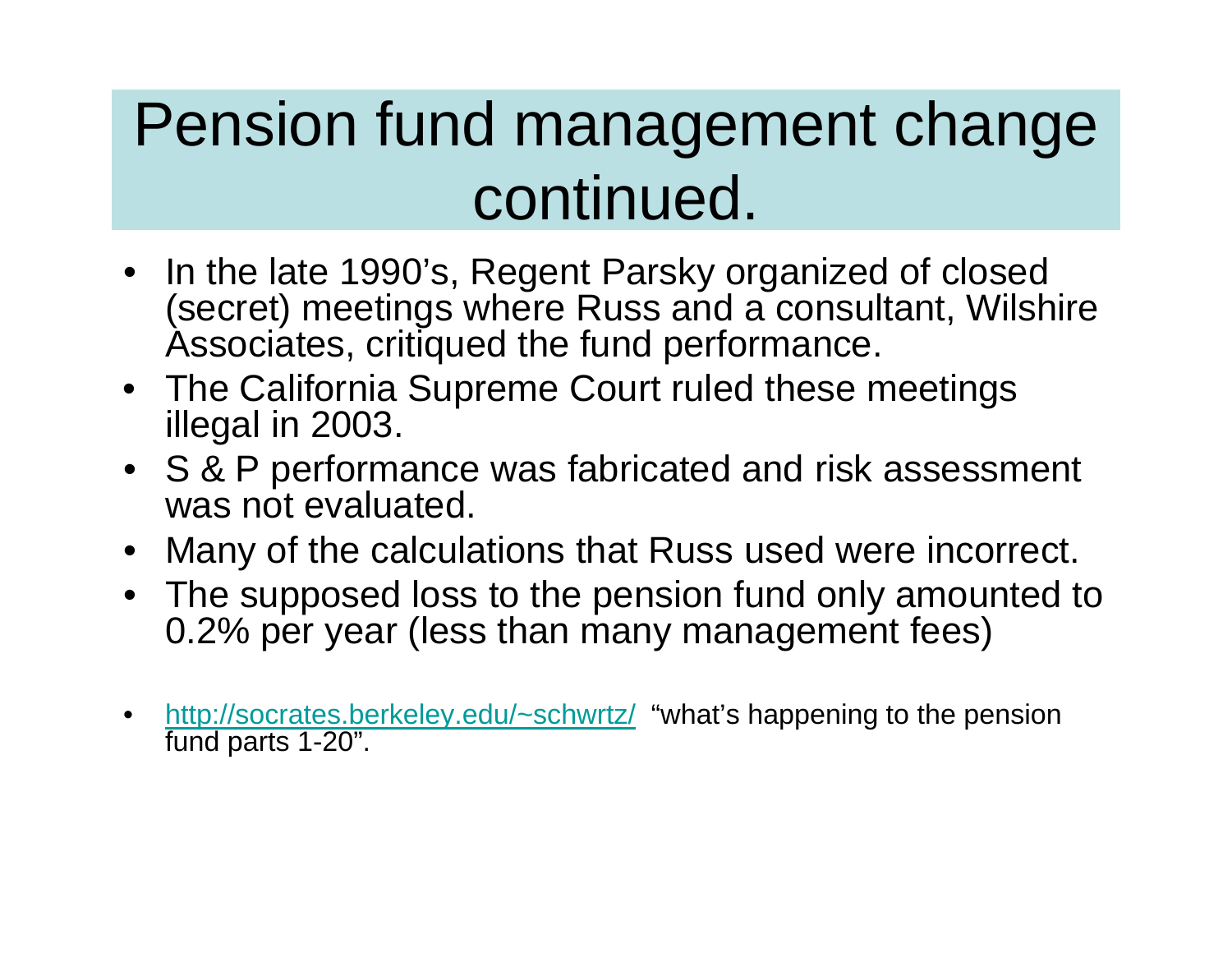### Patricia Small loses her job .

- In 2000, the regents retired Patricia Small with a generous severance package that included a clause that she was "not to disparage the regents".
- •• Wilshire Associates donated \$80,000 to the Elect George W. Bush campaign that Regent Parsky was managing.
- http://www.eastbayexpress.com/gyrobase/parsky\_s\_part y/Content?oid=426427&page=3 =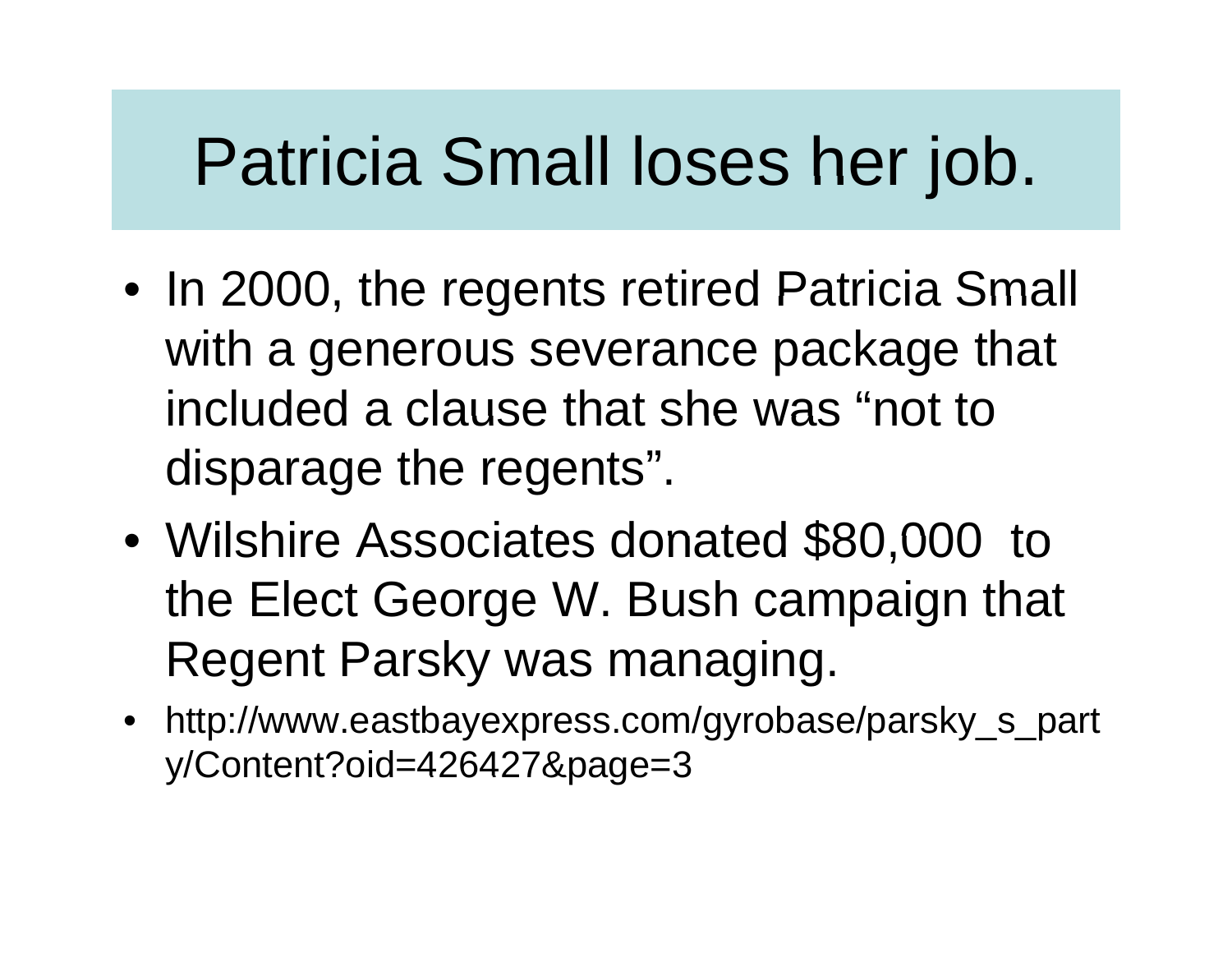## **Regents & Conflict of Interest: The Need for Joint Governance of UCRP**

 $\bullet\,$  In 2000, the first \$16 billion of UCRP assets was handed to outside management on the advice of Wilshire Associates, who had been hired to advise the University.

- Wilshire Associates had donated money to the "Elect George W. Bush" campaign in California, which was managed by Gerald Parsky.
- Gerald Parsky denied any connection with this donation.

#### UC deal followed big gift to GOP

Lance Williams, OF THE EXAMINER STAFF Sunday, July 16, 2000

Printable Version

**Email This Article** 

#### **Regent who heads Bush's campaign in state** downplays role insteering contract

A University of California regent who heads George W. Bush's presidential campaign in the state steered a UC contract to an investment firm after its boss gave \$80,000 to a Republican fund. The Examiner has learned

In an interview, Regent Gerald Parsky, a Los Angeles financier and a fund-raiser and confidant of the Republican candidate, downplayed his role in hiring the firm for the University of California system.

He said he was unaware of political donations made to Bush and the GOP by executives of the firm.

But according to UC records and informed sources, in recent months Parsky has pushed a sweeping restructuring of the UC's \$59 billion pension fund.

http://sfgate.com/cgi-bin/article.cgi?f=/e/a/2000/07/16/NEWS9974.dtl&hw=UC&sn=001&sc=1000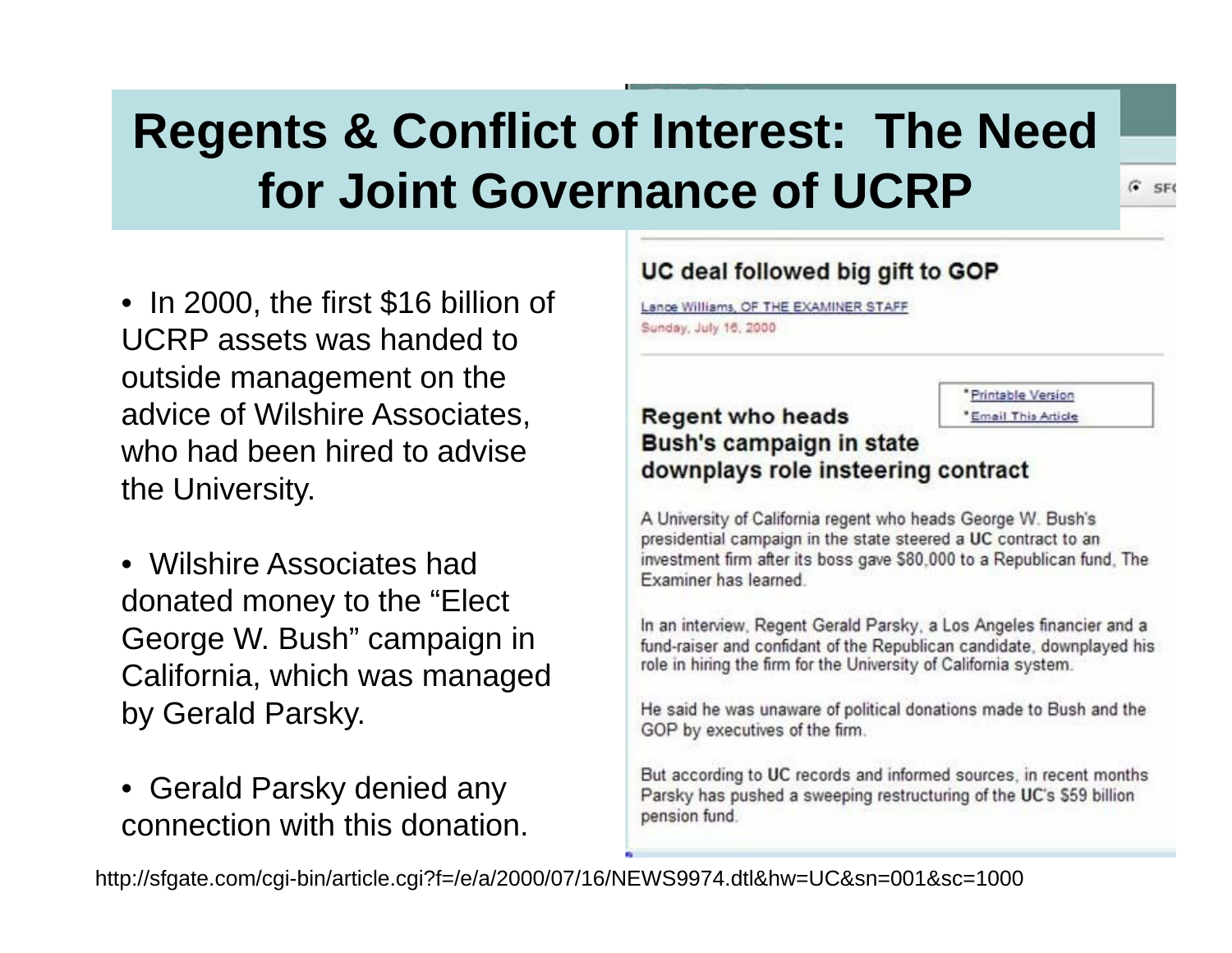# Wilshire associates given job

- $\bullet\,$  Wilshire associates was given the job of making the changes it had recommended (a clear conflict of interest).
- http://www.eastbayexpress.com/gyrobase/parsky\_s\_part y/Content?oid=426427&page=3
- •• In Nov. 2000, UC traders sold nearly \$11.6 billion in stock. (Who got the commission on that?)
- http://www.eastbayexpress.com/gyrobase/parsk y\_s\_party/Content?oid=426427&page=4 =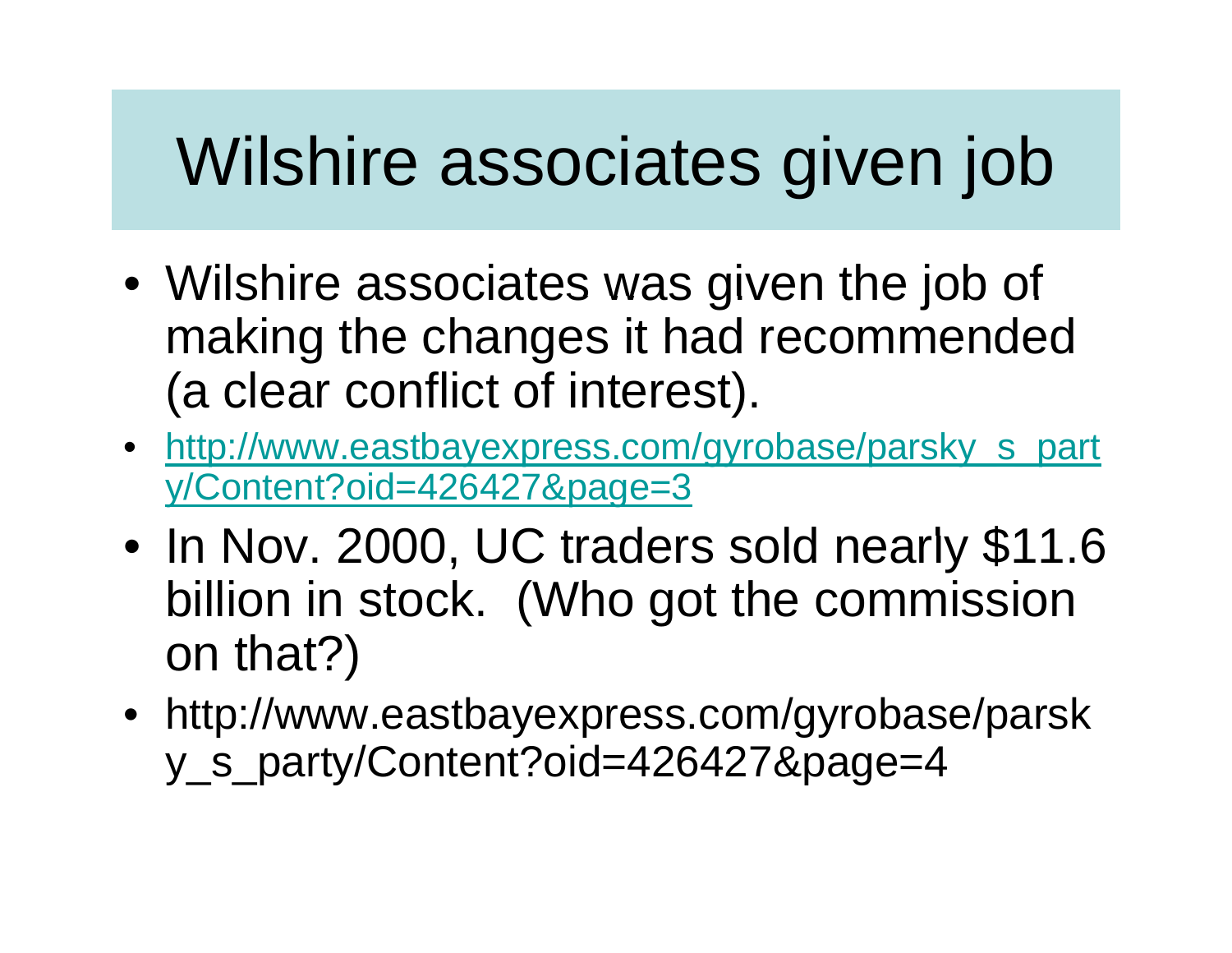## **Regents & Conflict of Interest: The Need for Joint Governance of UCRP**

- In 2003, Wilshire Associates was found to be illegally "fast trading" by the SEC.
- $\bullet~$  There were many other business practices that are not in the best interest of the client.
- Did the fund perform better after 2000 when the UCRP management changed?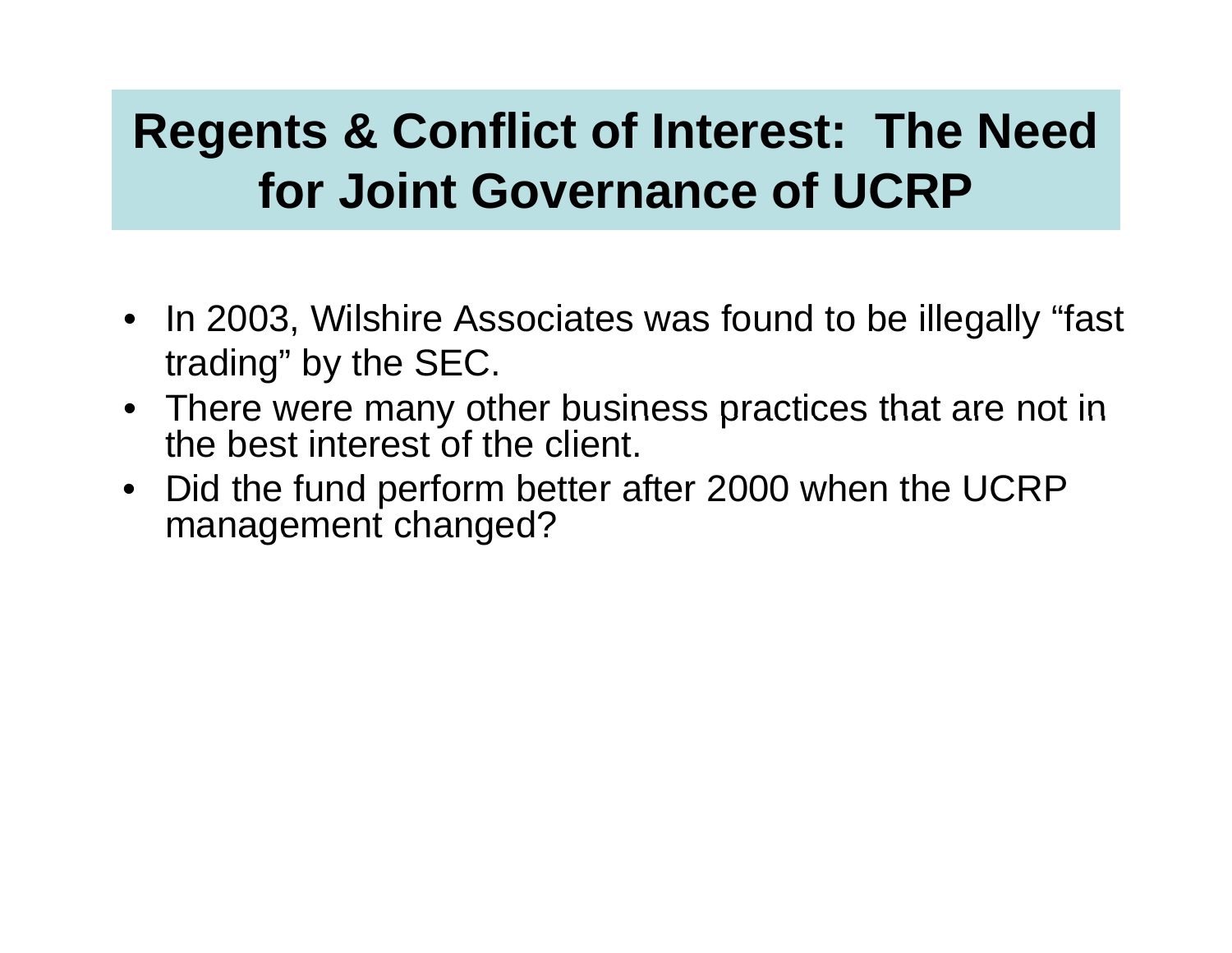# We need Peer Comparisons!

- $\bullet\,$  This information is not readily available.
- These peer comparisons should be put on the UC web page as soon as they are available.
- $\bullet\,$  We need this data regularly and publically available.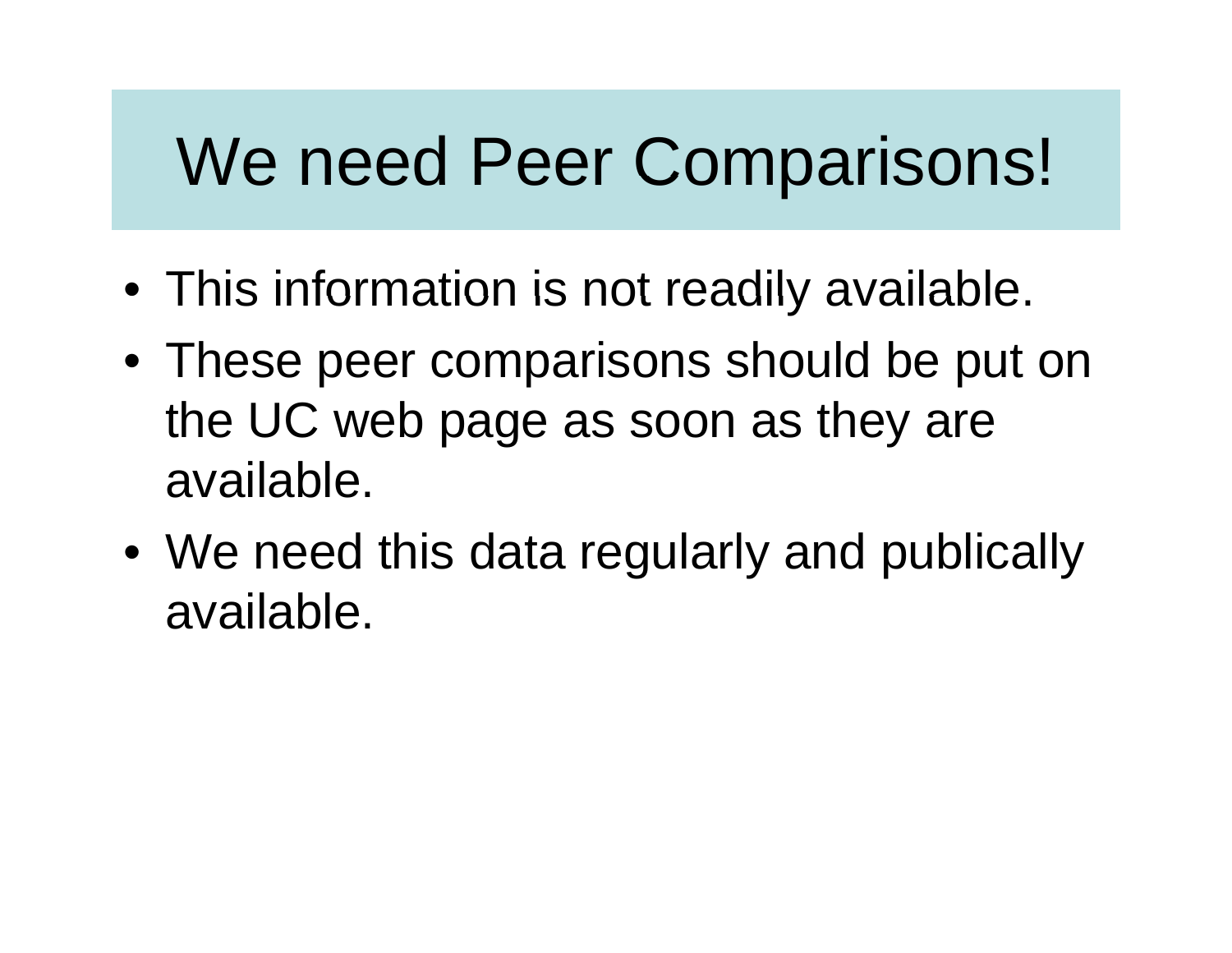## External management fees are equivalent to approximately 2% of salary

- All investment recommendations are that mana gement fees should be kept as low as possible as investment managers do not contribute value compared to indexed funds.
- UCRP now pays 0.5% to external managers, or about \$160 million annually. http://socrates.berkeley.edu/~schwrtz/WHPF26.html
- 2% of UC payroll is approximately \$160 million. (\$1.6 billion is 20% of payroll, in:- http://calpensions.com/2010/09/22/uc-task-forcepensions-frightening-challenge-2/)
- •Why is UCRP paying this much to external managers?
- Who is getting this? Who are they affiliated with?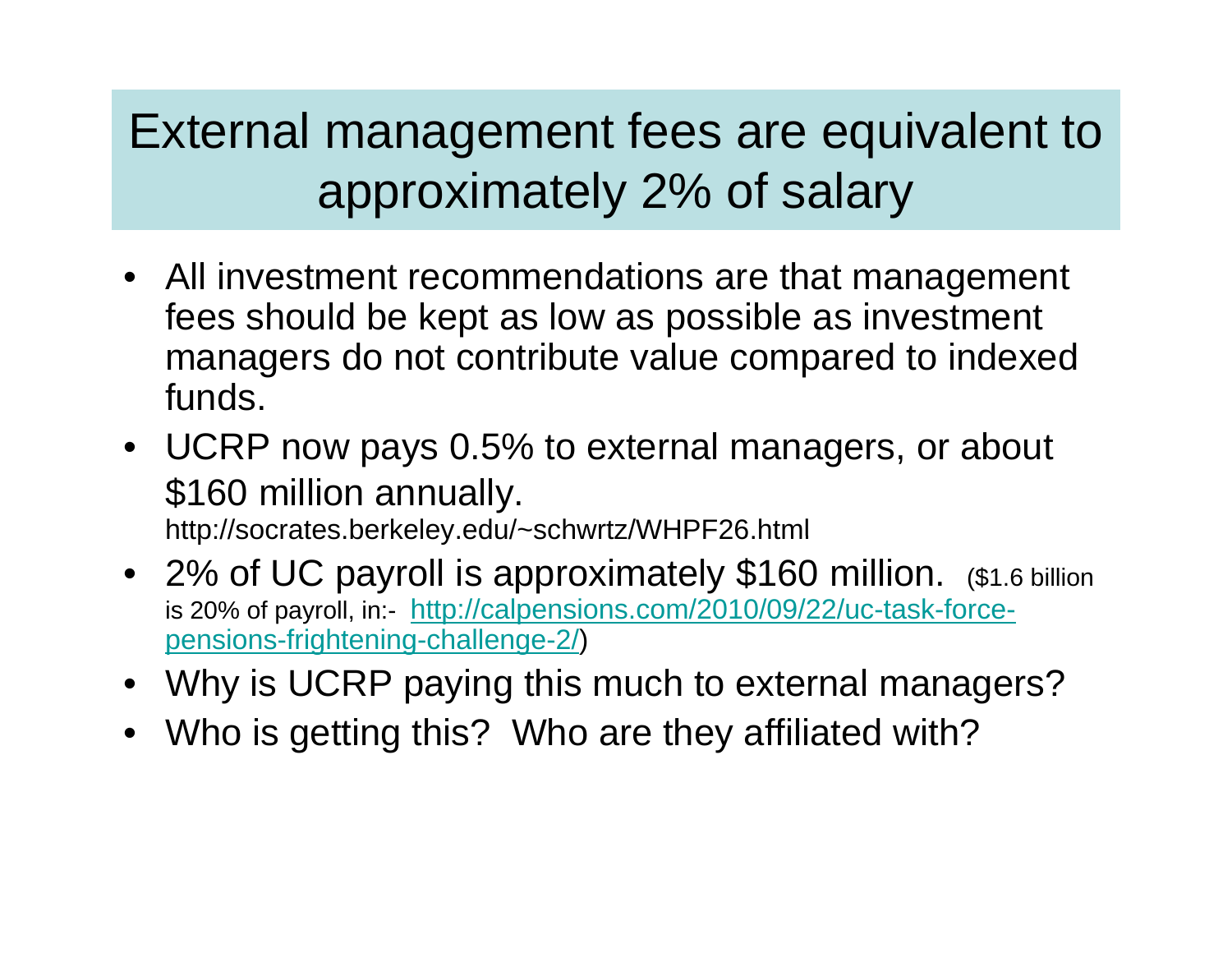### Main faculty and staff concerns .

- $\bullet\,$  Has the management of the pension fund used actuarial best practices?
- Have there been conflicts of interest managing the pension fund?
- How much money has been removed from the pension fund for management fees?
- How much will employees have to contribute?
- What will the new benefits be?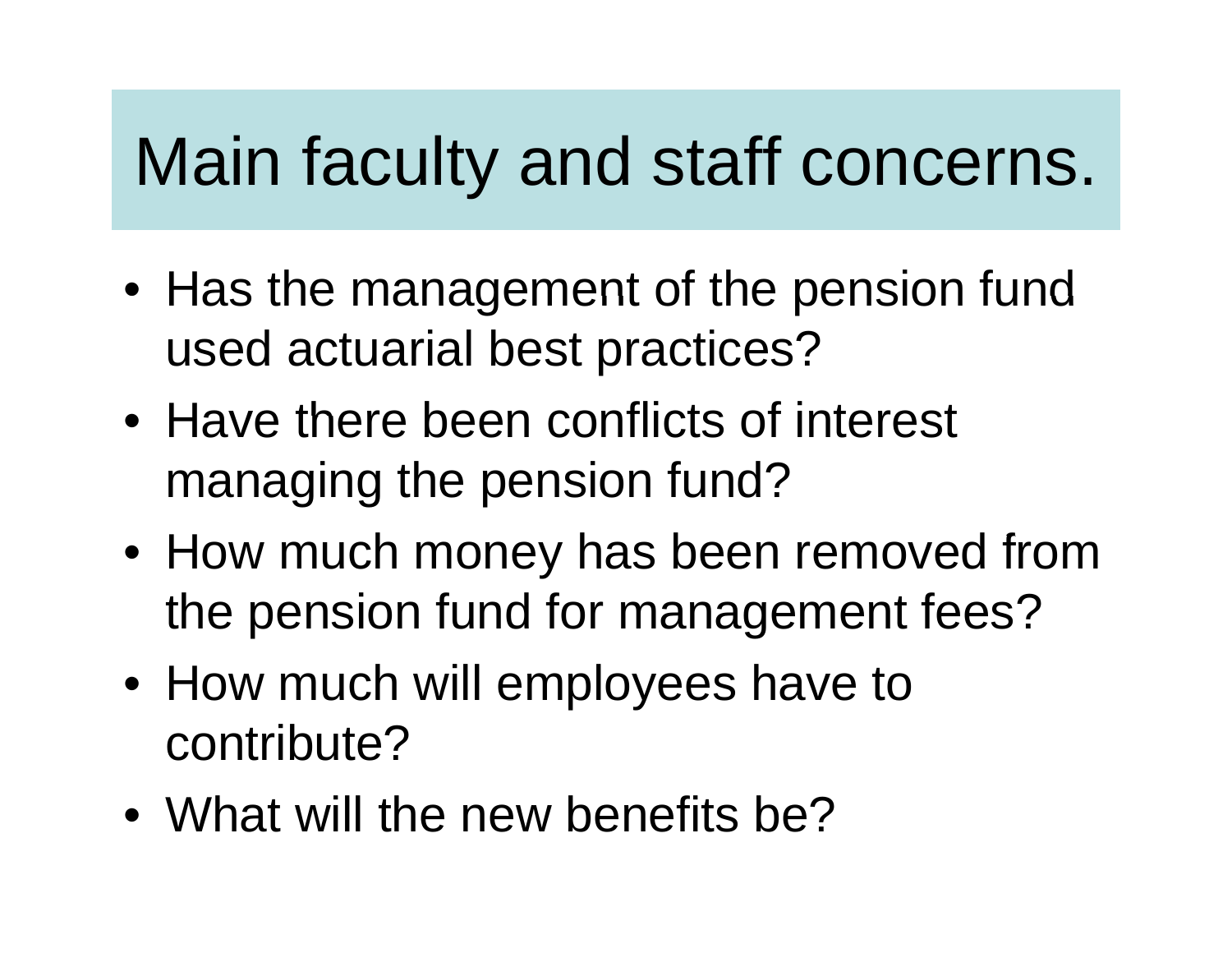## The regents voted on new contribution rates for non-represented employees Sept. 16.

Beginning in July 2011, employee members of the UC Retirement Plan (UCRP) will begin contributing 3.5 percent of salary into the plan; UC will contribute 7 percent. The amount will increase again in July

2012, with employees paying 5 percent and UC paying 10 percent.

http://universityofcalifornia.edu/sites/ucrpfuture/news-updates/uc-regents-vote-toincrease-pension-contributions/#more-760

UPTE agreed to 1% for TX/Rx for 7/1/11 and 7/1/12 http://www.upte.org/2010TA-RX/4.pdf page 4.

With the current 2% contribution this means we will contribute 3% in 2011 and 4% in 2012. Note: UPTE has <u>already saved members salary cuts compared to non-</u> represented employees.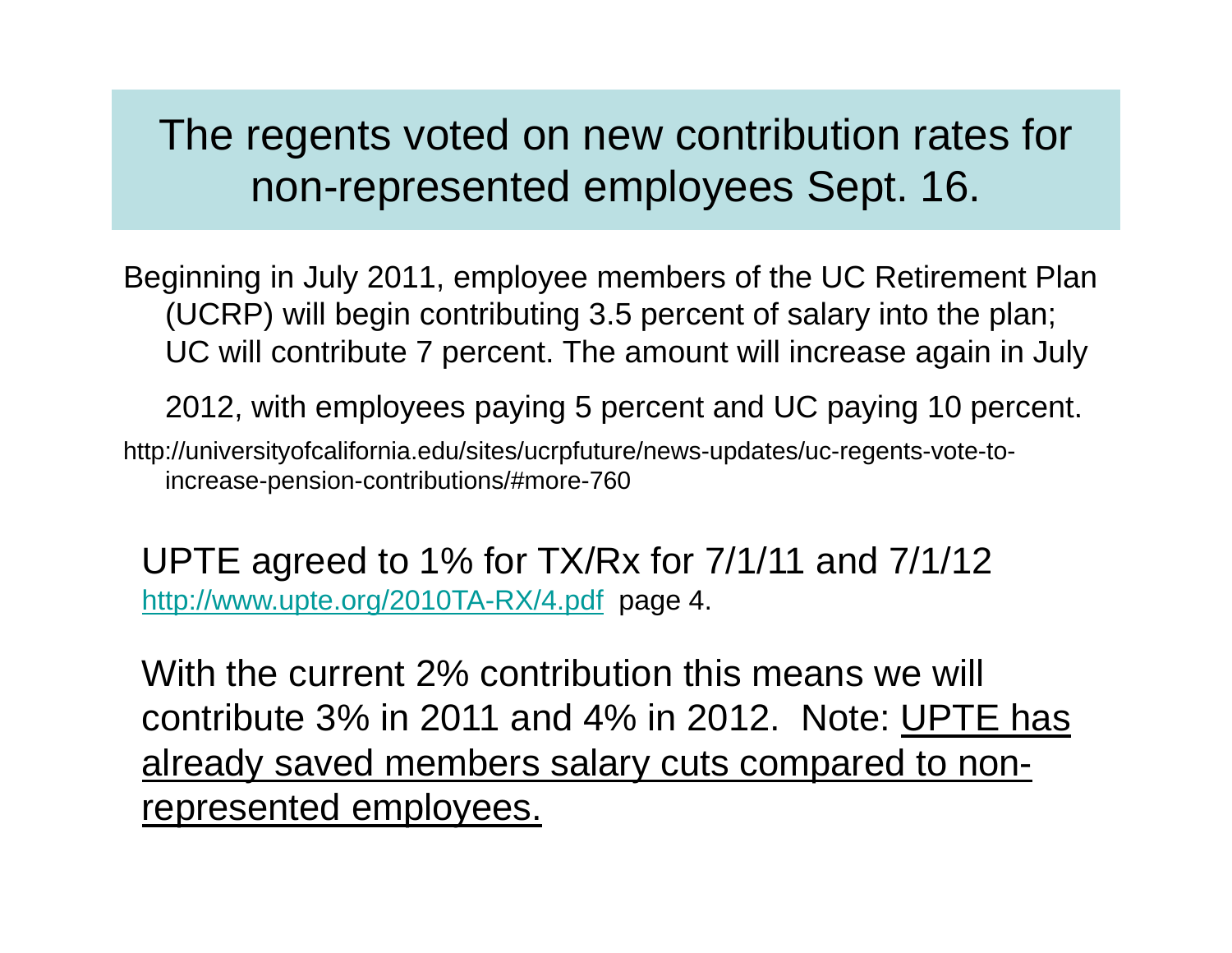## **What is the faculty's decision?**

• "As painful as it is, the Academic Senate does support the increase in contributions called for in this item," Simmons said. "But make no mistake, it is a pay cut for all faculty and staff." Daniel Simmons, chair of the Academic Senate

http://universityofcalifornia.edu/sites/ucrpfuture/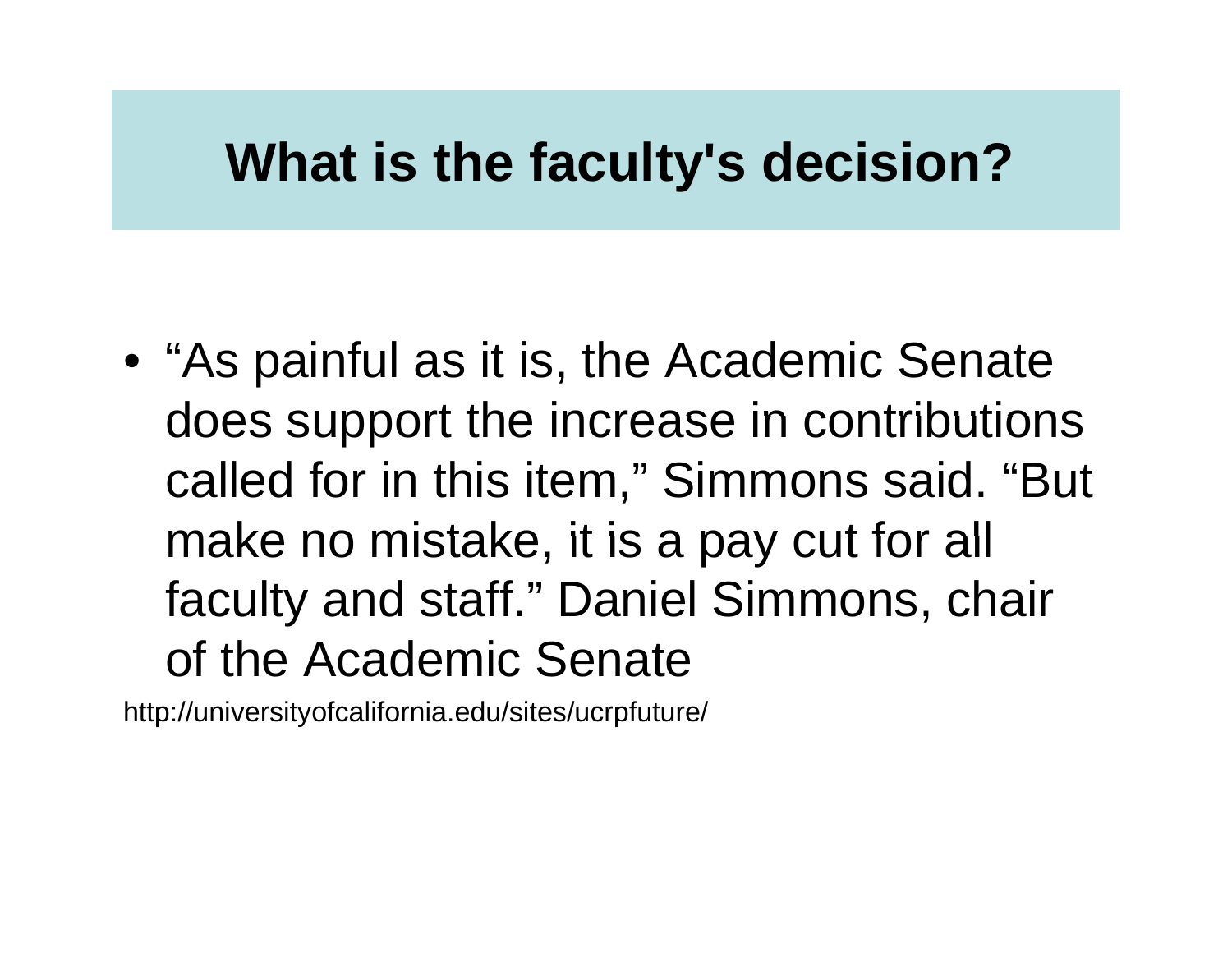## Proposed options for UCRP

| <b>PLAN FEATURES</b>                                                     | <b>CURRENT UCRP</b>                                                        | PROPOSED UCRP TIER OPTIONS |                           |                            |
|--------------------------------------------------------------------------|----------------------------------------------------------------------------|----------------------------|---------------------------|----------------------------|
| <b>Minimum Retirement Age</b>                                            | 50                                                                         | 55                         |                           |                            |
| <b>Maximum Benefit Age</b>                                               | 60                                                                         | 65.                        |                           |                            |
| <b>Pension Income</b><br>for 30 years of service<br><b>HAPC: 160.000</b> | 75% of salary                                                              | Option A<br>45% of salary  | Option B<br>60% of salary | Option C<br>75% of salary. |
| HAPC-1100,000                                                            | 75% of salary                                                              | 63% of salary              | 72% of salary             | 75% of salary              |
| <b>Employee Contribution</b><br><b>160,000 salary</b><br>#100,000 salary | 3.5% 2011<br>$5 - 2012$<br>2-4% 2010<br>3.5% 2011<br>5%2012<br>$24 - 2010$ | 3.5%<br>5.9%               | $4.67$<br>5.7%1           | 6.1%<br>6.1%               |
| <b>Employer Contribution</b>                                             | 49.2010<br>78,2011<br>$10 - 2012$                                          | $7.3*$                     | $\frac{1}{2}$             | 3m                         |
| <b>Benefit Choice</b>                                                    | Monthly retirement<br>Income or lump sum cashout                           | Monthly retirement income  |                           |                            |

HAPC - highest salary averaged over 36 consecutive months

<sup>1</sup> 3.5% up to about \$60,000 income (determined by the Social Security Administration and is adjusted annually); 9.5% for additional income <sup>2</sup> 4% up to about \$60,000 income (determined by the Social Security Administration and is adjusted annually); 8.2% for additional income

http://www.today.ucla.edu/portal/ut/PRN-townhall-172181.aspx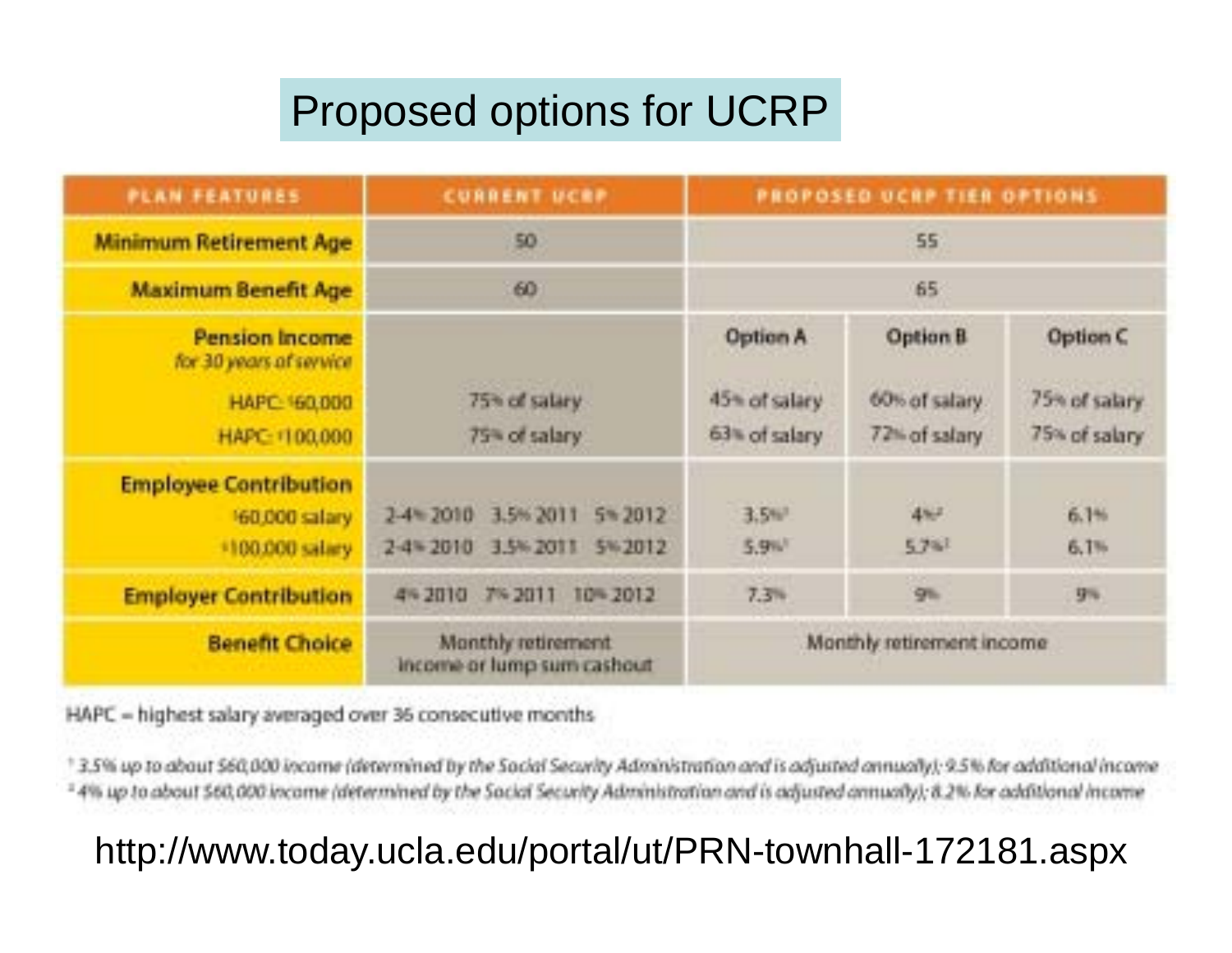### Proposed pension benefit changes, options A and B.

| <b>Plan Features</b>                                                                       | <b>Current UCRP</b>                                             | <b>Proposed UCRP</b><br><b>Tier options</b>                                     |                                                                               |  |  |
|--------------------------------------------------------------------------------------------|-----------------------------------------------------------------|---------------------------------------------------------------------------------|-------------------------------------------------------------------------------|--|--|
| Min. retirement<br>age                                                                     | 50                                                              | 55                                                                              |                                                                               |  |  |
| Max, benefit age                                                                           | 60                                                              | 65                                                                              |                                                                               |  |  |
| Max, benefit<br>20 yrs of service<br>30 yrs of service                                     | 50% of salary<br>75% of salary                                  | Option A<br>42% of salary<br>45% of salary                                      | Option B<br>48% of salary<br>60% of salary                                    |  |  |
| Employee<br>contribution                                                                   | 2-4% of pay in 2010<br>3.5% in 2011<br>5% in 2012<br>7% in 2013 | 3.5% up to<br>about<br>\$60,000*<br>income; 9.5%<br>for income<br>over \$60,000 | 4% up to<br>about<br>\$60,000*<br>income; 8.2%<br>for income<br>over \$60,000 |  |  |
| Employer<br>contribution                                                                   | 4% in 2010<br>7% in 2011<br>10% in 2012<br>12% in 2013          | 7.3%                                                                            | 9%                                                                            |  |  |
| Benefit choice                                                                             | Monthly retirement income<br>or lump sum                        | Monthly retirement income                                                       |                                                                               |  |  |
| *This amount is determined by the Social Security Administration and is adjusted annually. |                                                                 |                                                                                 |                                                                               |  |  |

This is a clearer text than the previous slide, but does not include option C.

### http://www.universityofcalifornia.edu/news/article/23973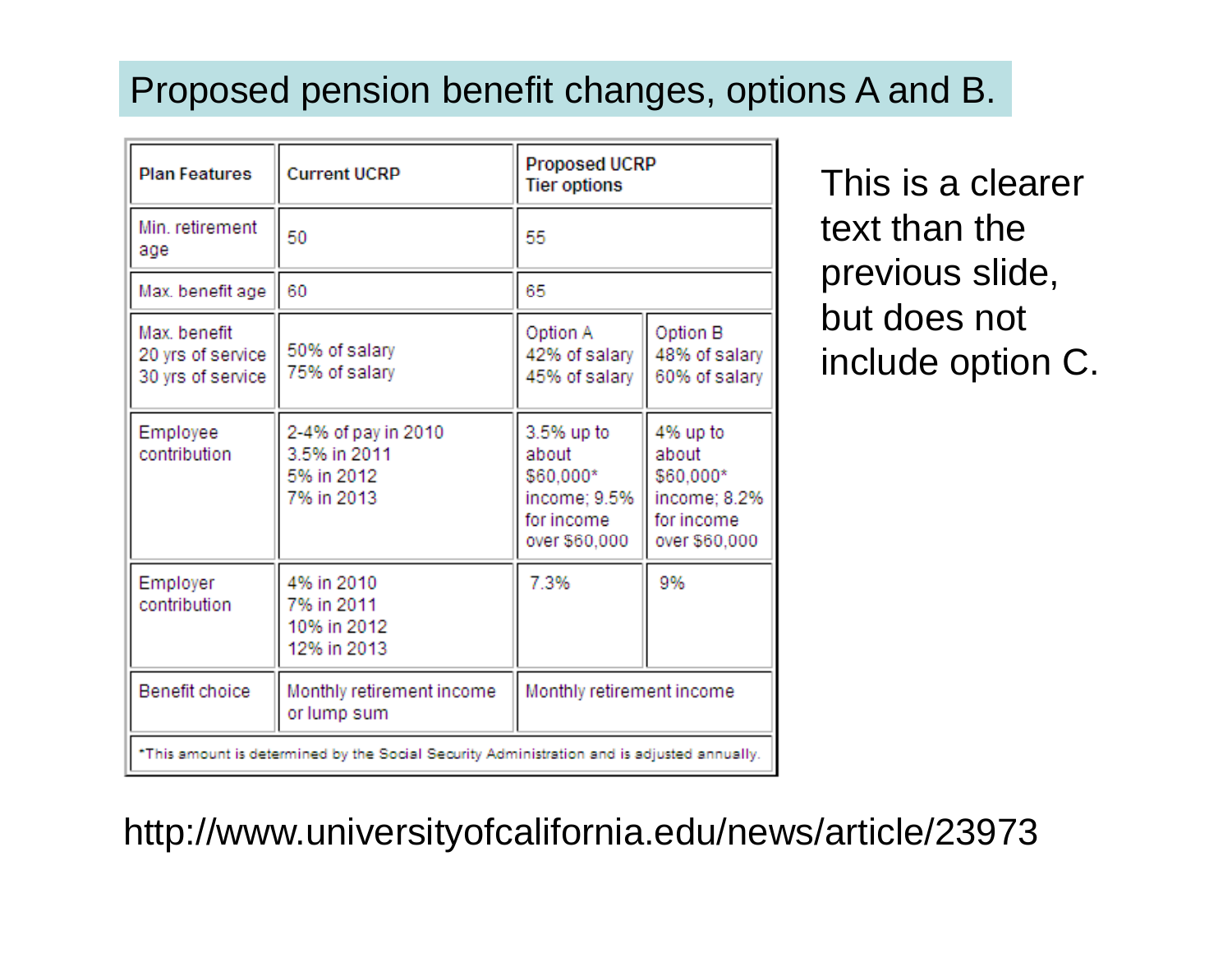## Changes to the retirement health benefits.

- Raise minimum a ge for retirement health benefits from 50 to 56.
- Increase premiums so that the UC contribution drops from 89% to 70%
- Other changes that increase retirees costs.
- Start a two-tier s ystem in which new hires in 2013 will have the minimum retirement age raised, expect usual retirement to be raised to age 60 with 80% of pay.

http://universityofcalifornia.edu/sites/ucrpfuture/files/2010/10/ff\_propose d-changes-at-a-glance-1010.pdf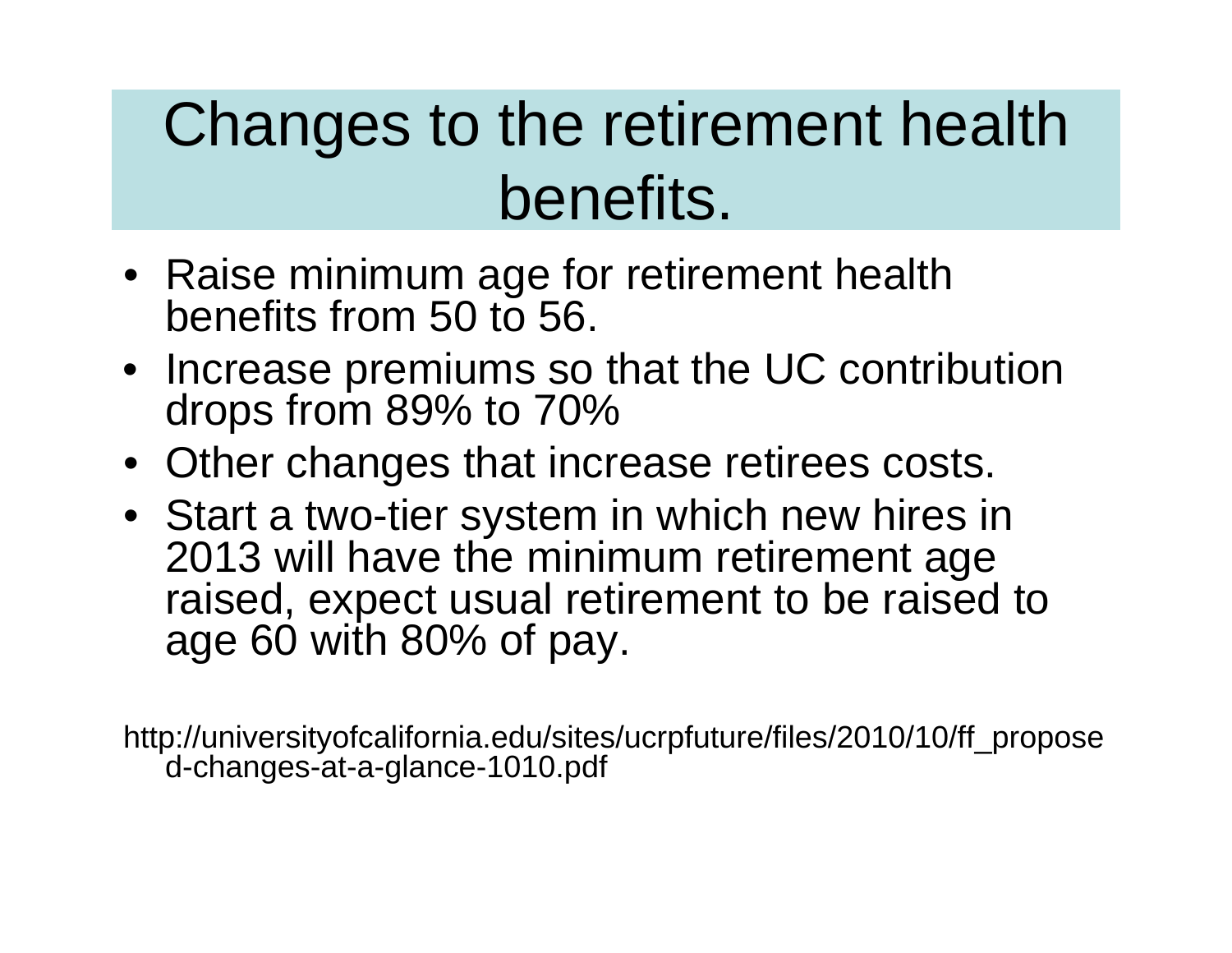# A coalition of UC unions has put together a set of shared principles.

- To be presented to the regents on Nov. 16-18,2010.
- Rejection of proposed pension benefit cuts.
- Rejection of second tier UCRP opt-out/ DC plan choice and retiree health changes.
- Willing to consider plans to maintain current benefits.
- Requests an adjustment of actuary standards.
- Return to historical 5/1 UC/employees contribution ratio.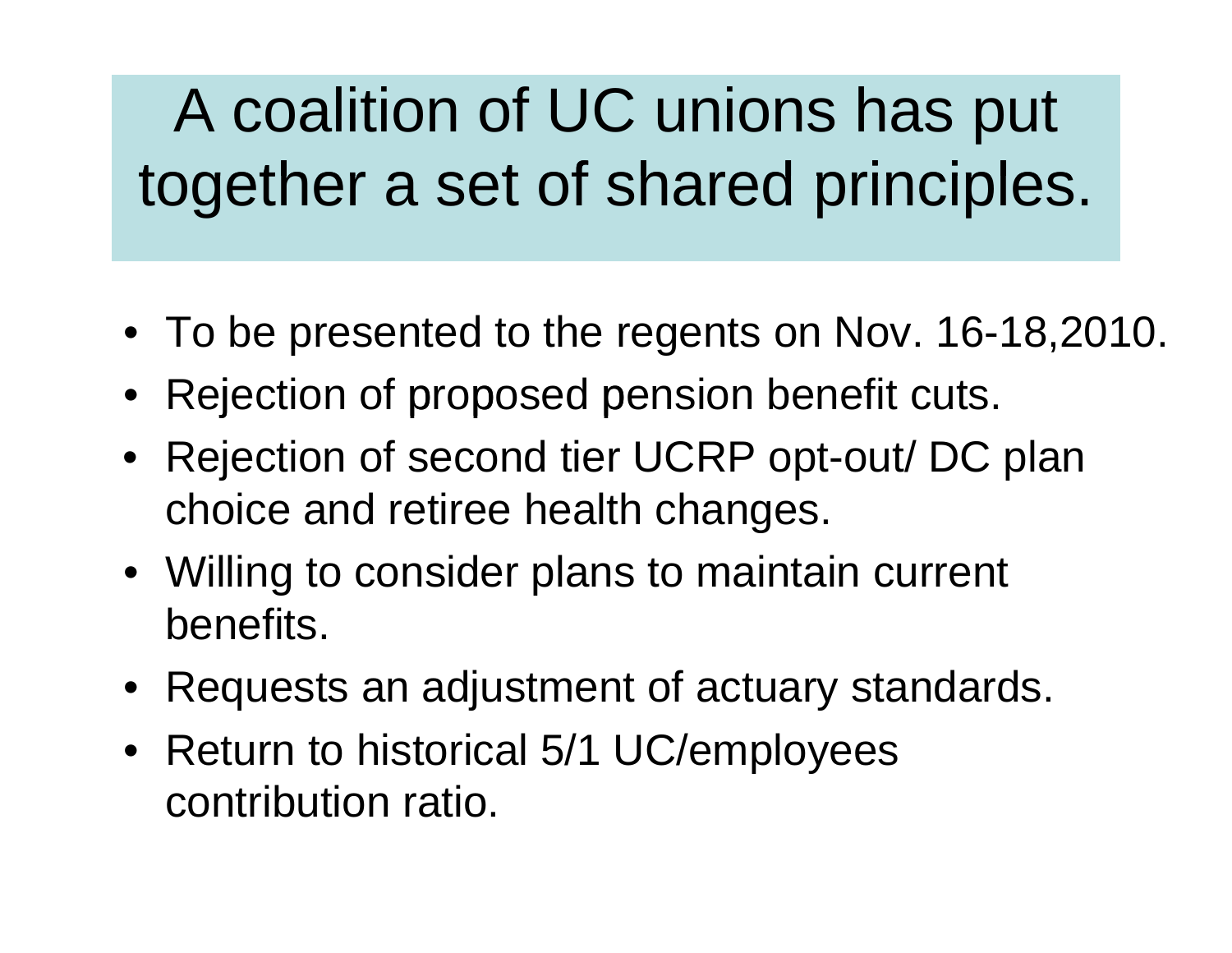A coalition of UC unions has put together a set of shared principles -continued.

- $\bullet\,$  Unions will commit to partnering with UC to secure state funds for UCRP.
- Demand joint governance of the pension plan.
- Eliminate supplemental retirement benefits for highly compensate UC employees.

http://changinguniversities.blogspot.com/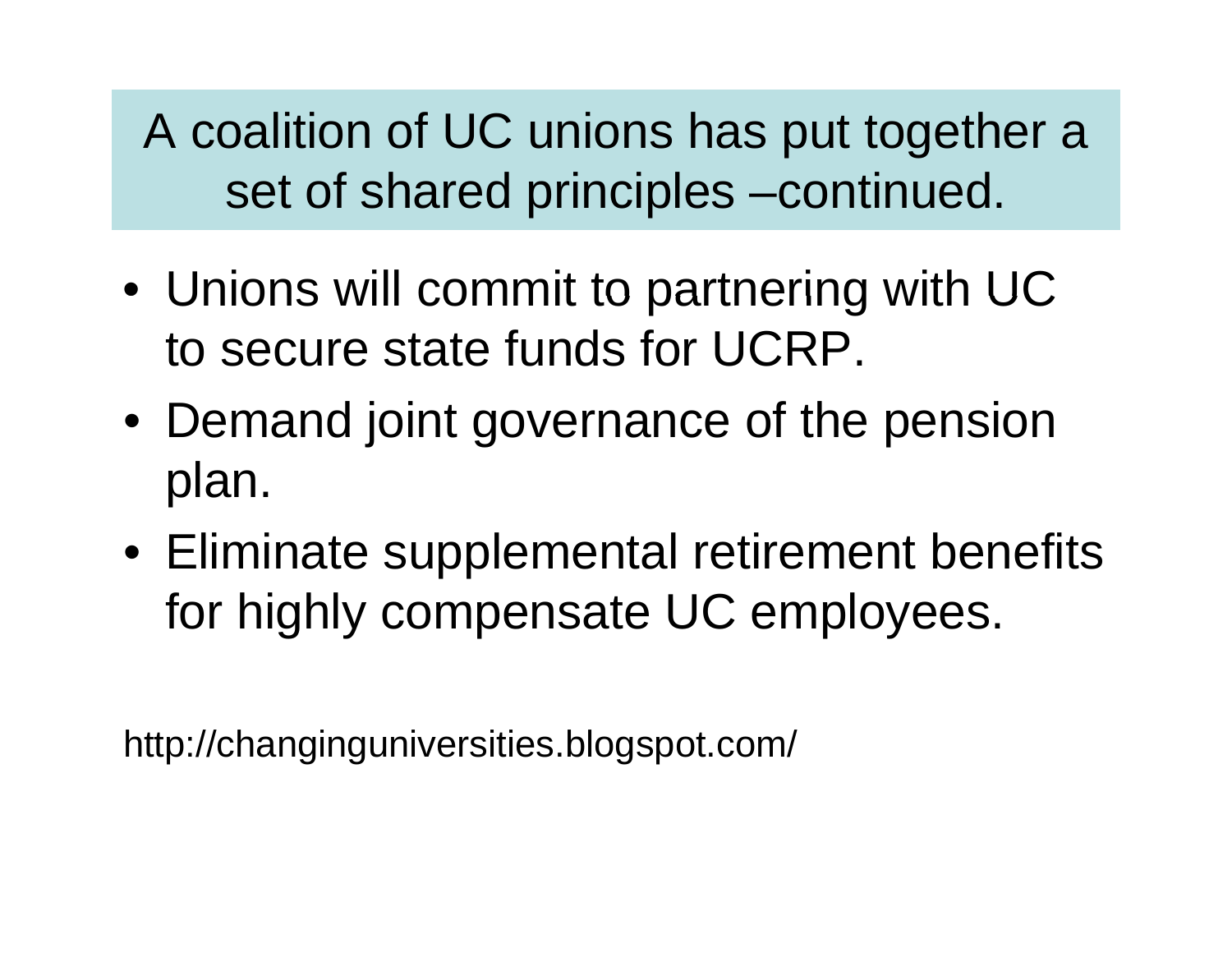# Qualify the Trustees

- $\bullet$  A complaint often made on the concept of joint governance is that employee trustees are not competent trustees.
- In Britain it is now the law that pension trustees must be qualified before they can serve. This requires a course of several days time.
- $\bullet$  ttp://www.thepensionsregulator.gov.uk/trustees/trusteeKnowledge/in dex.aspx
- UC <sup>s</sup>hould take the lead in establishing a qualification program in the United States.